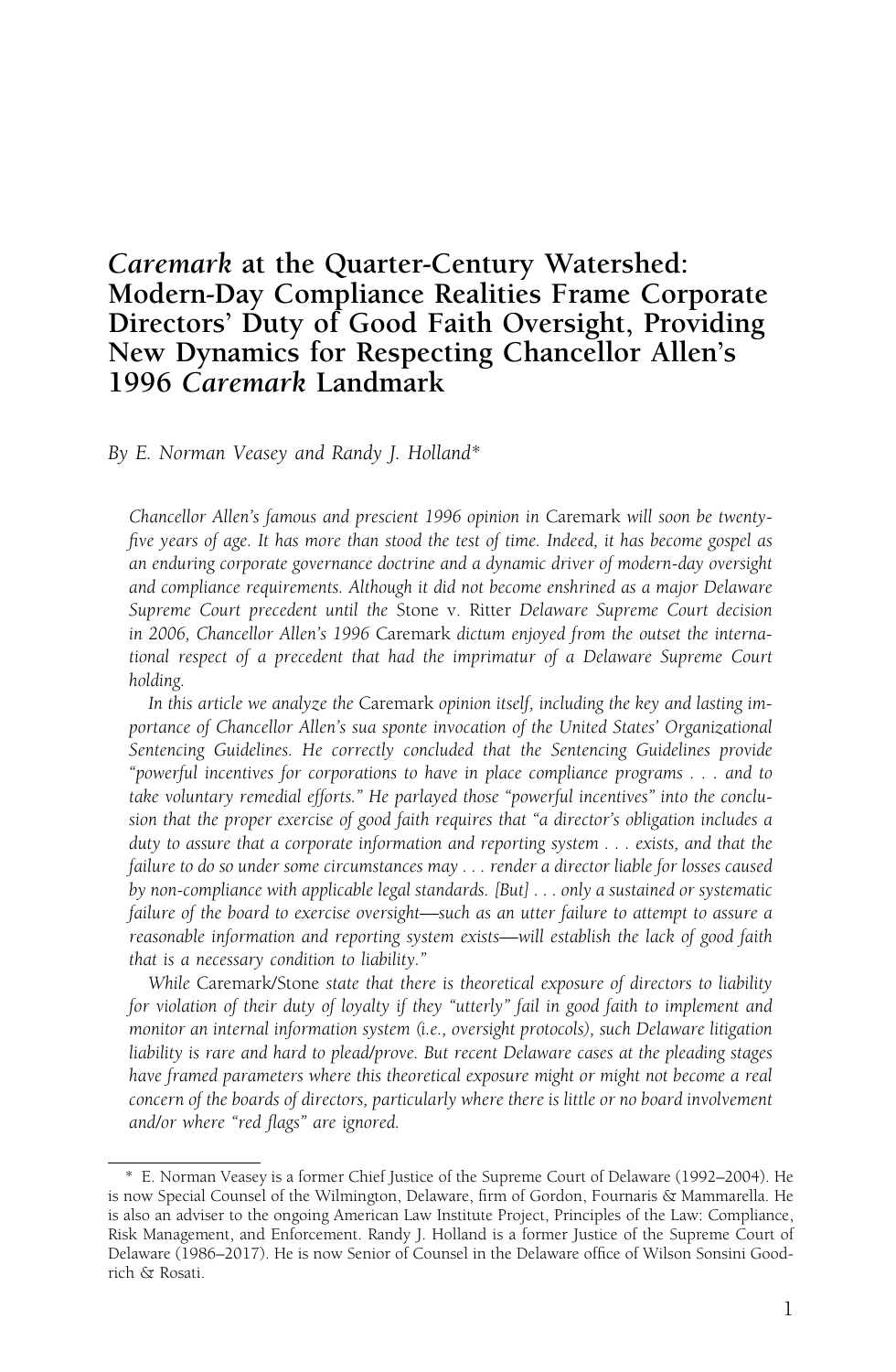Moreover, there are developments at the federal and scholarly levels that flesh out the oversight obligations of corporations, alternate entities, and their governing bodies. These developments, coupled with Delaware fiduciary duty principles, tend to inform boards of directors that they need to ensure their management has a robust oversight protocol. In short, the directors need to carry out effective oversight/monitoring, including awareness of and effective addressing of red flags. The tension is that board oversight must occur without directors micromanaging the operations of the firm, which traditionally is a management responsibility.

This article undertakes a deep dive into the exploration and clarification of these developments. We also suggest some best practices that might tend to mitigate exposure to liability.

# **Contents**

| VI. Compliance and Oversight Jurisprudence in the New Normal  16 |  |
|------------------------------------------------------------------|--|
|                                                                  |  |
|                                                                  |  |

### I. INTRODUCTION

In September 2021, the decision of the late Delaware Chancellor, William T. Allen, in the case of In re Caremark International, Inc. Derivative Litigation ("Caremark")<sup>1</sup> will have reached the quarter-century mark. Although the Chancellor's opinion did not have the imprimatur of a Delaware Supreme Court holding until Stone v. Ritter<sup>2</sup> was decided in 2006, it nevertheless has been respected in Delaware and throughout the United States as a key and firm precedent since 1996.

That precedent is that directors not only must adhere to the fiduciary duties of care and loyalty in decision making but also that they must exercise in good faith the responsibility of overseeing the behavior of management. We use the term "behavior" advisedly, without undertaking a detailed specification at this juncture of how granularly the oversight responsibility of directors should be articulated. That analysis is what this article is about.

<sup>1. 698</sup> A.2d 959 (Del. Ch. 1996).

<sup>2. 911</sup> A.2d 362 (Del. 2006).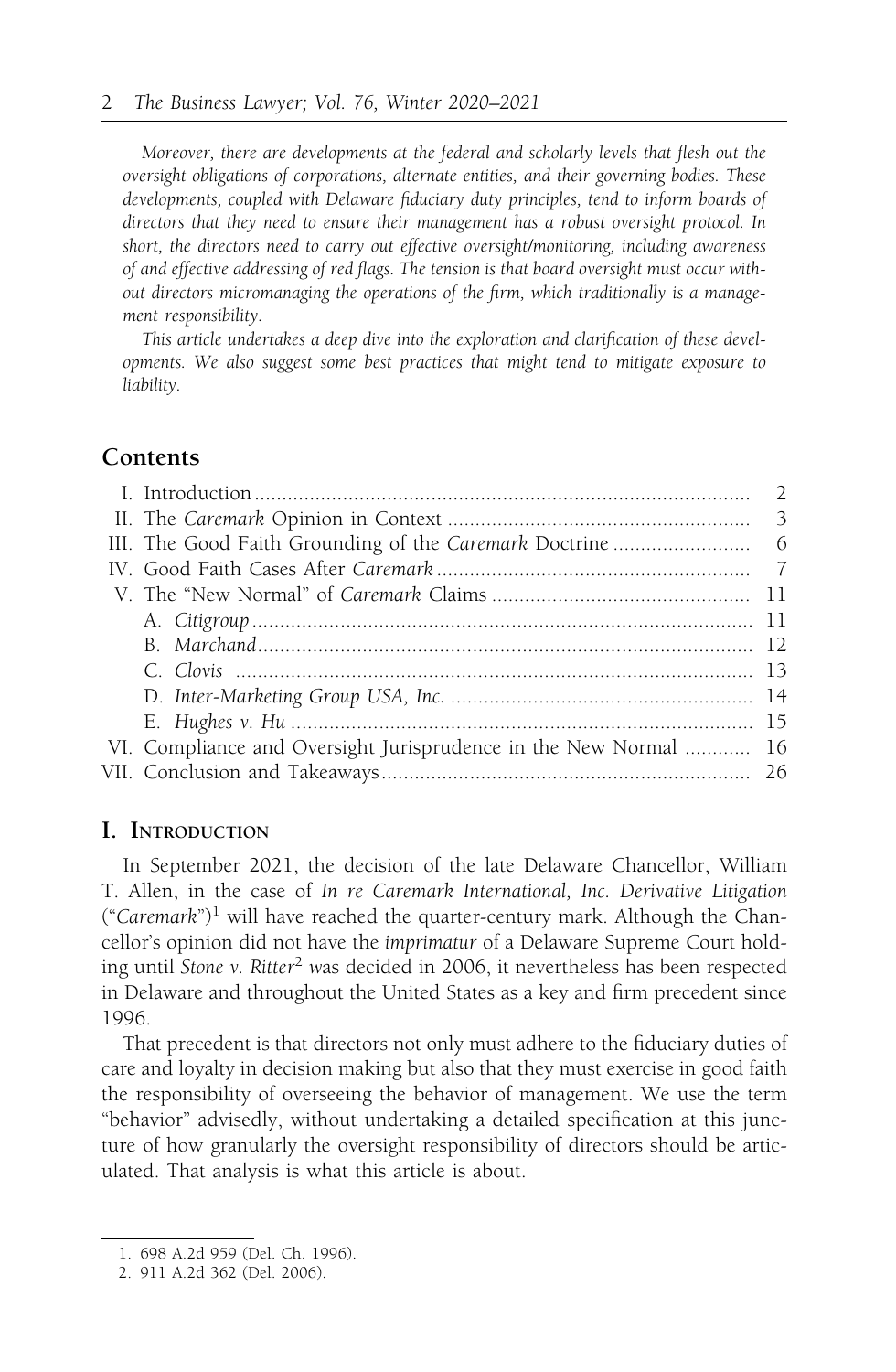# II. THE CAREMARK OPINION IN CONTEXT

Caremark was decided in the context of the Chancellor's decision whether the settlement of certain stockholder derivative actions should be approved as fair and reasonable to the defendants and to Caremark International, Inc. ("Caremark" or the "Company"), on whose behalf the suits were brought. The gravamen of the derivative suits was alleged by the stockholder-plaintiffs to be a fiduciary-duty failure of the defendant directors to oversee, supervise, and monitor the corporate management, and that failure allegedly resulted in significant loss to the company.

The Company, a Delaware corporation with headquarters in Illinois, was engaged in the healthcare business, with revenues derived from third-party payments (such as insurers, Medicare, and Medicaid reimbursement programs). The latter sources of payments were regulated by a federal criminal statutory framework that prohibited healthcare providers, like Caremark, from paying any form of remuneration or kickback to induce the referral of Medicare or Medicaid patients.

The Company had a no-kickback policy that was designed to ensure that no payments would be made in exchange for or to induce patient referrals. In fact, Caremark implemented its no-kickback policy by issuing an internal Guide to Contractual Relationships. The relevant federal statute, the Anti-Referral Payments Law ("ARPL"), was rather stringent, but it was not always crystal clear. Under the statute, the United States Department of Health and Social Services ("HHS") issued regulations that provided "safe harbors" for when service providers would not violate the APRL. But the Chancellor noted, "What one might deem a prohibited quid pro quo was not always clear."<sup>3</sup>

A federal grand jury in Minneapolis indicted the Company and two officers, charging that a physician in Minneapolis, also indicted, violated the ARPL over a lengthy period, specifying that the physician was paid over \$1 million to distribute a drug marketed by Caremark. Shortly thereafter, a federal grand jury in Columbus, Ohio, charged that an Ohio physician defrauded Medicare by receiving over \$130,000 and other benefits in exchange for referrals of patients whose medical costs were in part reimbursed by Medicare.

There was a federal settlement of these criminal actions under which Caremark pleaded guilty to a single count, paid a criminal fine and substantial civil damages, and agreed to reform measures in order for the Company to continue participating in the Medicare and Medicaid programs. Also, some private insurers asserted damage claims against Caremark for allegedly improper business practices. Caremark settled those claims for \$98.5 million.

Then a settlement at issue in the Delaware stockholder litigation was proposed in which Caremark was to agree to certain future reforms, such as the establishment of a board-level compliance and ethics committee consisting of four directors, of which two were to be non-management directors. The

<sup>3.</sup> Caremark, 698 A.2d at 962.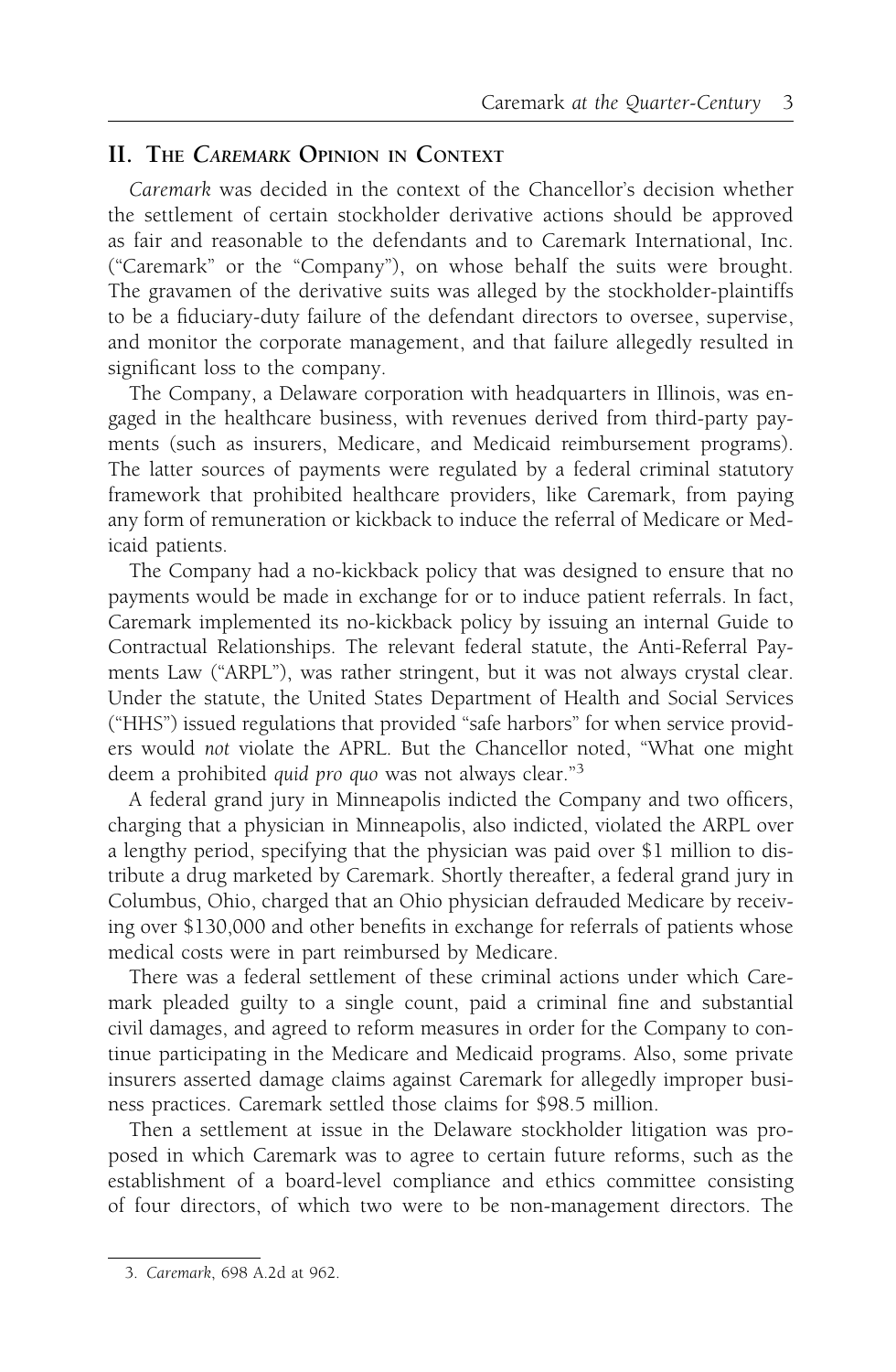committee was to meet at least four times a year to effectuate the reforms, to monitor business-segment compliance with the ARPL, and to report semiannually to the full board.<sup>4</sup>

In determining whether the proposed settlement was fair and reasonable, the Chancellor was required under Delaware precedent to exercise his informed judgment in light of all relevant factors.<sup>5</sup> The essence of plaintiffs' claim was that the directors violated their fiduciary duties to be active monitors of corporate performance. The Chancellor noted that this theory "is possibly the most difficult theory in corporation law upon which a plaintiff might hope to win a judgment," there being no conflict of interest or suspect motivation.<sup>6</sup>

The Chancellor noted that, although the theory here involved does not stem from a board decision, it arises from "an unconsidered failure of the board to act in circumstances in which due attention would, arguably, have prevented the loss."<sup>7</sup> In addressing the board's responsibility for monitoring the enterprise to ensure that the corporation functions in compliance with the law, he pivoted sua sponte $8$  to an overlay of federal law. Here is the language referencing the importance of the federal Sentencing Guidelines in the Caremark opinion:

The Guidelines set forth a uniform sentencing structure for organizations to be sentenced for violation of federal criminal statutes and provide for penalties that equal or often massively exceed those previously imposed on corporations. The Guidelines offer powerful incentives for corporations today to have in place compliance programs to detect violations of law, promptly to report violations to appropriate public officials when discovered, and to take prompt, voluntary remedial efforts.<sup>9</sup>

The Chancellor then deftly and critically distinguished the 1963 Delaware Supreme Court decision in Graham v. Allis Chalmers Manufacturing Co.<sup>10</sup> In Allis Chalmers, the court stated that the oversight duty of the board did not require "directors to install and operate a corporate system of espionage to ferret out wrongdoing which they have no reason to suspect exists."<sup>11</sup> Then he concluded with these famous and often-quoted phrases that predominate in Caremark:

[I]t is important that the board exercise a good faith judgment that the corporation's information and reporting system is in concept and design adequate to assure the board that appropriate information will come to its attention in a timely manner as a matter of ordinary operations, so that it may satisfy its responsibility.

<sup>4.</sup> Id. at 966.

<sup>5.</sup> See Polk v. Good, 507 A.2d 531 (Del. 1986).

<sup>6.</sup> Caremark, 698 A.2d at 967.

<sup>7.</sup> Id. at 957.

<sup>8.</sup> See Kenneth J. Nachbar, Of Counsel: Chancellor William T. Allen: 1948–2019: A Personal Perspective, DEL. LAW., Winter 2020, at 28, 28 ("Chancellor Allen's opinion making this connection [to the federal Sentencing Guidelines that had not been cited by the parties] and establishing the duty of oversight was brilliant and a great leap forward in Delaware corporate law." Id. at 26.).

<sup>9.</sup> Caremark, 698 A.2d at 969.

<sup>10. 188</sup> A.2d 125 (Del. 1963).

<sup>11.</sup> Id. at 130.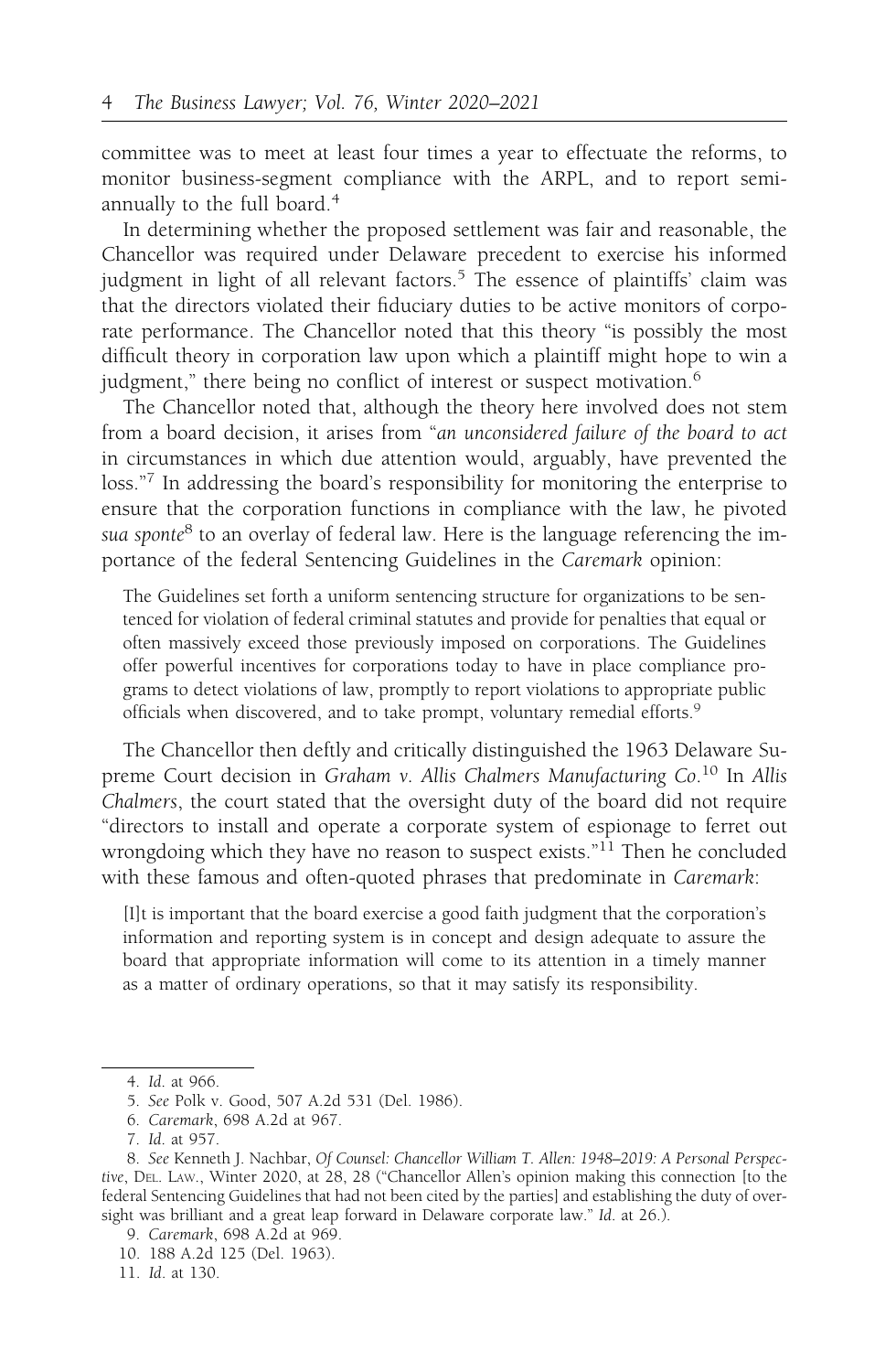Thus, I am of the view that a director's obligation includes a duty to attempt in good faith to assure that a corporation information and reporting system, which the board concludes is adequate, exists, and that failure to do so under some circumstances may, in theory at least, render a director liable for losses caused by non-compliance with applicable legal standards.<sup>12</sup>

\*\*\*

[I]n my opinion only a sustained or systematic failure of the board to exercise oversight—such as an utter failure to attempt to assure a reasonable information and reporting system exists—will establish the lack of good faith that is a necessary condition to liability. Such a test of liability—lack of good faith as evidenced by sustained or systematic failure of a director to exercise reasonable oversight—is quite high. But, a demanding test of liability in the oversight context is probably beneficial to corporate shareholders as a class, as it is in the board decision context, since it makes board service by qualified persons more likely, while continuing to act as a stimulus to good faith performance of duty by such directors.<sup>13</sup>

Interestingly, the Chancellor added, "Obviously the level of detail that is appropriate for such information is a question of business judgment."<sup>14</sup> We note that the issue of whether or not to have and monitor in good faith an effective oversight protocol is a mandatory requirement. The business judgment rule would not protect the deliberate decision not to have and monitor the oversight requirement because the "utter failure to attempt to assure a reasonable information and reporting system exists will establish the lack of good faith that is a necessary condition to liability."<sup>15</sup> The Chancellor's reference here to business judgment applies only to the board's decision on the extent of the detail of the oversight protocol.

The full scope of the directors' oversight duty is not only that they must conceive and design an adequate information system in good faith, but also they must also monitor the system that they have established to acquire the information and act on it. This element becomes crucial when we discuss "red flags" later in this article.

<sup>12.</sup> Caremark, 698 A.2d at 970.

<sup>13.</sup> Id. at 971. Chancellor Allen approved the proposed settlement of the derivative suits on the ground that there was essentially no evidence that the director defendants were guilty of a sustained failure to exercise their oversight function, concluding,

<sup>[</sup>t]he liability that eventuated in this instance was huge. But the fact that it resulted from a violation of criminal law alone does not create a breach of fiduciary duty by directors. The record at this stage does not support the conclusion that the defendants either lacked good faith in the exercise of their monitoring responsibilities or consciously permitted known violation of law by the corporation to occur. The claims asserted against them must be viewed at this stage as extremely weak.

<sup>14.</sup> Id. at 970.

<sup>15.</sup> Id. at 972 (emphasis added).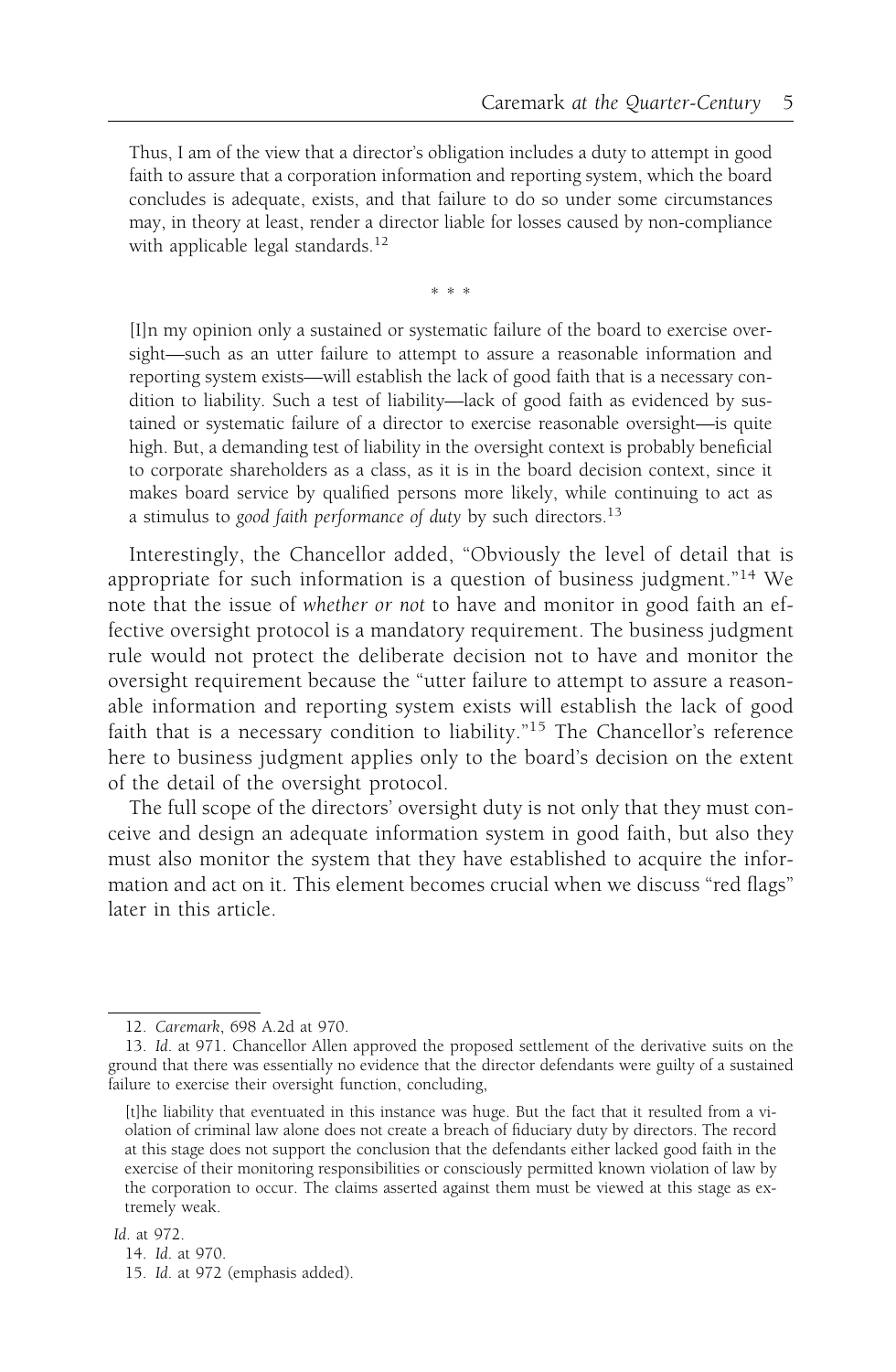# III. THE GOOD FAITH GROUNDING OF THE CAREMARK DOCTRINE

The role of the board of directors begins with the principal foundational statute on the books. In Delaware, that is section 141(a) of the Delaware General Corporation Law ("DGCL"), which states that "[t]he business and affairs of every corporation organized under this chapter shall be managed by or under the direction of a board of directors."16 This formulation of the role of the board rests on the elementary concept that, in the real world, the board directs the management of the corporation's business and affairs by delegating the actual operation of the management to its senior officers. In short, the board itself is not expected to, and should not, micromanage the operations:

When the board has delegated to management the corporation's operations, it should oversee management's conduct of the corporation's activities without usurping management's role.17

It is necessary to be mindful of the importance of the tension between effective oversight and micromanagement. The board hires the management team, makes strategic decisions on risk, and oversees management execution of that strategy, including compliance with legal and financial norms. But the board does not go down to the engine room to run the operations or crunch the numbers, at least in the first instance.

As a matter of business strategy, the board is expected to make informed judgments on risk tolerance and the management of risks, including financial, legal, reputational risks, and enterprise risks.

Risk management is a multifaceted process that includes identifying and assessing risks, considering mitigating factors, implementing risk controls and monitoring. The board's responsibility with respect to risk management encompasses both direct decisions about matters such as strategy and risk tolerance and oversight and monitoring implementation of those decisions and the effectiveness of the corporation's compliance programs.<sup>18</sup>

The lynchpin of the Caremark opinion is that it is predicated on concepts of good faith, not due care. Since 1986, this has been crucial because the fiduciary duty of care as a standard of conduct in Delaware has been relegated to a largely aspirational status, except in certain contexts, such as when injunctive relief is at issue. This is because section 102(b)(7) of the DGCL, enacted in 1986, exculpates directors from personal liability in damages where such exculpation is in the certificate of incorporation, except for certain acts, such as those that violate the duty of loyalty or are not taken in good faith.<sup>19</sup>

<sup>16.</sup> DEL. CODE ANN. tit. 8, § 141(a) (2020).

<sup>17.</sup> ABA BUS. LAW SECTION, CORPORATE DIRECTOR'S GUIDEBOOK 10 (7th ed. 2020) [hereinafter CORPO-RATE DIRECTOR'S GUIDEBOOK].

<sup>18.</sup> Id. at 37.

<sup>19.</sup> DEL. CODE ANN. tit. 8, § 102(b)(7) (2020); Malpiede v. Townson, 780 A.2d 1075, 1095 (Del. 2001) ("Our jurisprudence since the adoption of the statute has consistently stood for the proposition that a Section  $102(b)(7)$  charter provision bars a claim that is found to state only a due care violation.").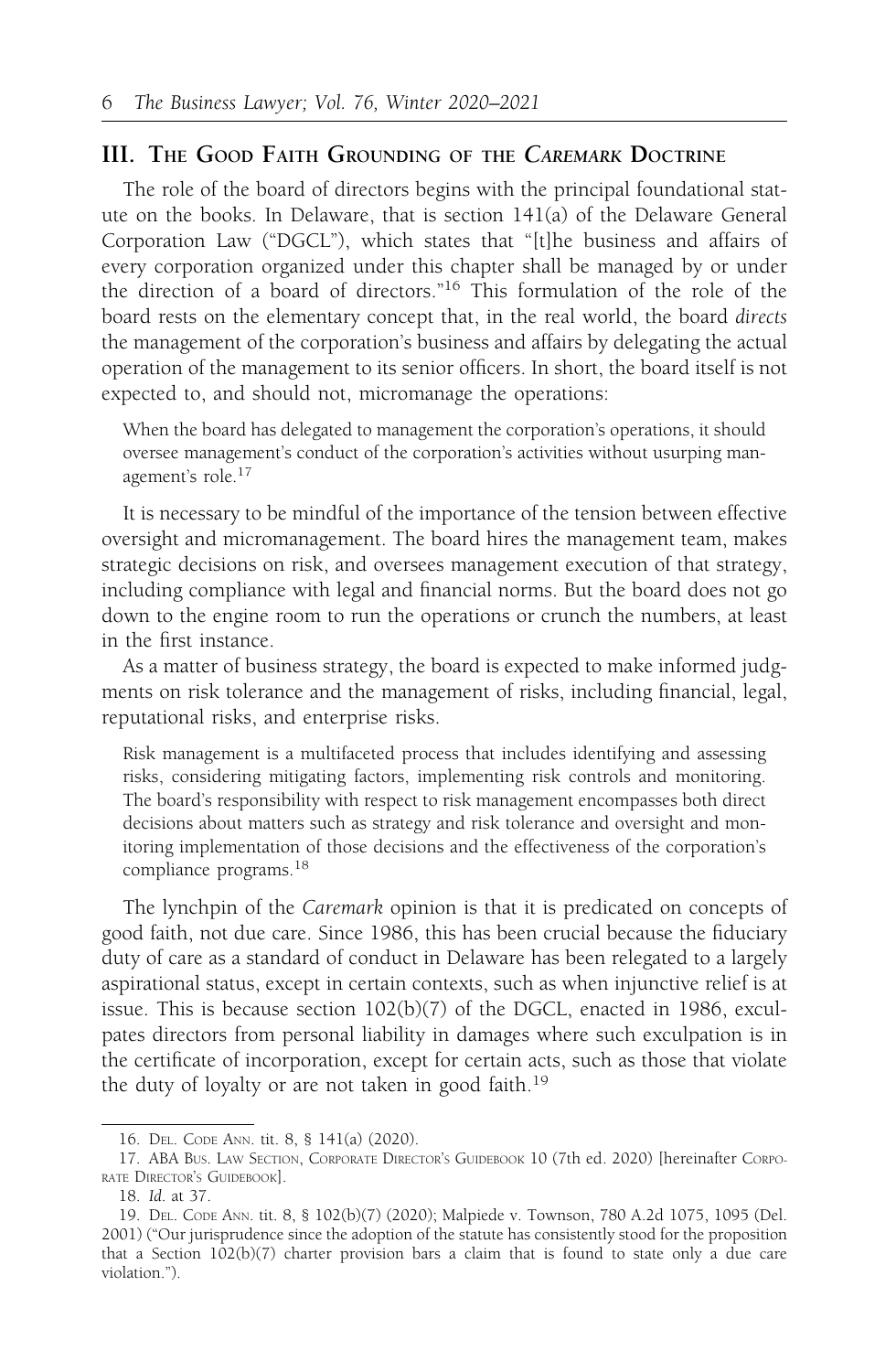# IV. GOOD FAITH CASES AFTER CAREMARK

The criticality of the element of bad faith as the foundation of the Caremark doctrine has played a pivotal role in Delaware's post-Caremark jurisprudence. As discussed in this article, more recent Delaware Supreme Court cases, particularly Disney<sup>20</sup> and Stone,<sup>21</sup> have made it clear that the good-faith concept rests in large part on an intentional, and thus disloyal, act or omission, such as the disregard of a known responsibility.

In the 1990s, the Delaware Supreme Court began referring to directors' fiduciary duties as a triad: care, loyalty, and good faith.<sup>22</sup> Those cases implied that good faith was an independent fiduciary duty. Stockholder-plaintiffs seeking monetary damages frequently allege that directors did not act in good faith because, like loyalty and certain other exceptions, such a failure was not protected by the exculpatory provisions of section 102(b)(7).

In Caremark, the oversight responsibility of directors was examined in the context of good faith. The criteria for assessing a director's personal liability for failing to act in good faith in discharging her oversight responsibilities have evolved. It began with the Delaware Supreme Court's Allis-Chalmers<sup>23</sup> decision that was construed narrowly in Caremark.<sup>24</sup> Ten years after Caremark, the Delaware Supreme Court squarely addressed the issue of good faith in the Disney case, noting that "the duty to act in good faith is, up to this point, relatively uncharted." $25$ 

The Disney case involved derivative litigation related to "the hiring and firing of Michael Ovitz as Disney's president."<sup>26</sup> Ovitz and Disney entered into an employment agreement in October 1995 that provided Ovitz would serve as Disney's president for five years.<sup>27</sup> Disney terminated Ovitz's employment, however, in December 1996.<sup>28</sup> The employment agreement provided for Ovitz to receive a severance package valued at approximately \$130 million.<sup>29</sup>

Several stockholder-plaintiffs filed a complaint in the Delaware Court of Chancery alleging that the compensation committee of the Disney board, and the board itself, had failed adequately to consider the employment, compensation, and termination of Ovitz. The complaint asserted a lack of good

<sup>20.</sup> In re Walt Disney Co. Derivative Litig., 906 A.2d 27 (Del. 2006).

<sup>21.</sup> Stone v. Ritter, 911 A.2d 362 (Del. 2006).

<sup>22.</sup> See id. at 362 ("good faith may be described colloquially as part of a 'triad' of fiduciary duties that includes the duties of care and loyalty"); see also Carter G. Bishop, The Deontological Significance of Nonprofit Corporate Governance Standards: A Fiduciary Duty of Care Without a Remedy, 57 CATH. U. L. REV. 701, 742 (2008) ("A modern understanding of Delaware director fiduciary duties normally begins with the Delaware Supreme Court's view in the 1993 Cede case . . . that collectively treated good faith, loyalty, and due care as the 'triads' of fiduciary duty." (citing Cede & Co. v. Technicolor, Inc., 634 A.2d 345, 360 (Del. 1993))).

<sup>23.</sup> Graham v. Allis-Chalmers Mfg. Co., 188 A.2d 125 (Del. 1963).

<sup>24.</sup> In re Caremark Int'l, Inc. Derivative Litig., 698 A.2d 959, 969–70 (Del. Ch. 1996).

<sup>25.</sup> Disney, 906 A.2d at 64.

<sup>26.</sup> Kay Xixi Ng, Inside the Boardroom: A Proposal to Delaware's Good Faith Jurisprudence to Improve Board Passivity, 6 DEPAUL BUS. & COM. L.J. 393, 406 (2008).

<sup>27.</sup> Disney, 906 A.2d at 35.

<sup>28.</sup> Id. at 45–46.

<sup>29.</sup> Id.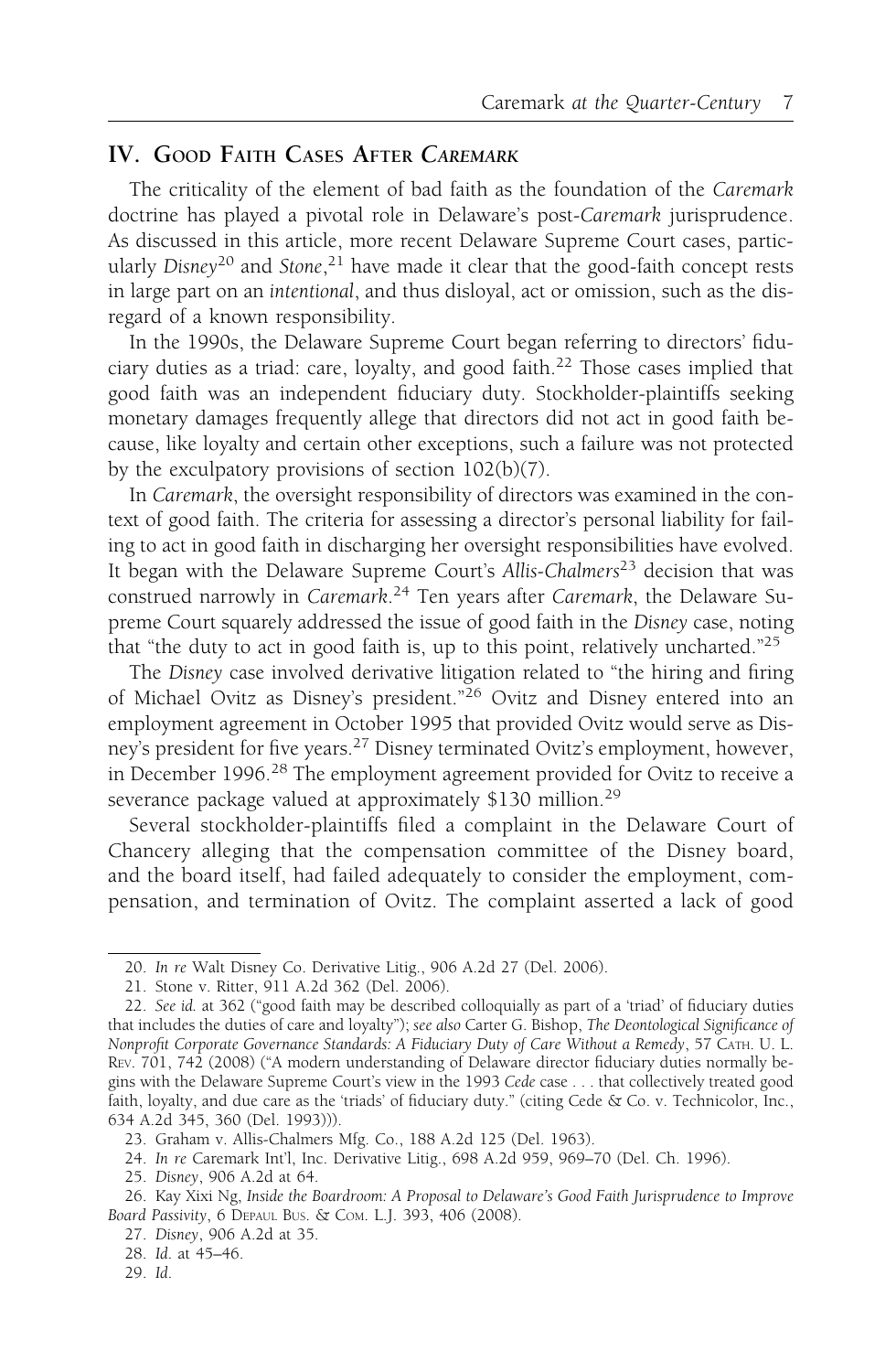faith to rebut the presumption of the business judgment rule and also the application of a section  $102(b)(7)$  exculpatory provision in the Disney charter.<sup>30</sup> The Court of Chancery denied a motion to dismiss the complaint, holding "that the plaintiff had alleged sufficient facts to raise a 'reason to doubt whether the board's actions were taken honestly and in good faith,' as required for the application of the business judgment rule," and if those allegations were true, the directors were not entitled to the protection of the exculpatory clause in Disney's charter.<sup>31</sup>

The Disney plaintiffs contended that the duty of care (measured by a gross negligence standard) was on a continuum with the duty to act in good faith and that, at some point, a board's lack of care could become so egregious that it constituted bad faith.<sup>32</sup> The Delaware Supreme Court rejected that contention. It held that a failure to act in good faith requires conduct that is qualitatively different from, and more culpable than, the conduct giving rise to a violation of the fiduciary duty of care. $33$ 

Accordingly, the Delaware Supreme Court held that the directors' duties of care and good faith are distinct. It characterized the "duty to act in good faith" as the "doctrinal vehicle" for imposing sanctions on directors for "intentional dereliction of duty, and a conscious disregard of one's responsibilities," citing Caremark.<sup>34</sup> The court declined, however, to decide "whether the fiduciary duty to act in good faith is a duty that, like the duties of care and loyalty, can serve as an independent basis for imposing liability upon corporate officers and directors."<sup>35</sup>

The Delaware Supreme Court's decision in Disney provided important guidance for directors of Delaware corporations by identifying three examples of conduct that would establish a failure to act in good faith: first, where the fiduciary intentionally acts with a purpose other than that of advancing the best interests of the corporation; second, where the fiduciary acts with the intent to violate applicable positive law; and third, where the fiduciary intentionally fails to act in the face of a known duty to act, demonstrating a conscious disregard for her duties.<sup>36</sup>

A few months after explaining the distinction between the duty of care and good faith in Disney, the Delaware Supreme Court addressed the relationship between the directors' duty of loyalty and good faith when it decided Stone v. Ritter.<sup>37</sup> That explanation came in the context of deciding directors' oversight responsibilities and answered the question that had been deferred in Disney:

- 33. Id. at 66.
- 34. Id. at 64.
- 35. Id. at 67 n.112.
- 36. Id. at 67.

<sup>30.</sup> Randy J. Holland, Delaware Directors' Fiduciary Duties: The Focus on Loyalty, 11 J. BUS. L. 675 (2009).

<sup>31.</sup> Disney, 906 A.2d at 46 (quoting In re Walt Disney Co. Derivative Litig., 825 A.2d 275, 286 (Del. Ch. 2003)).

<sup>32.</sup> Id. at 64–65.

<sup>37.</sup> Stone v. Ritter, 911 A.2d 362 (Del. 2006).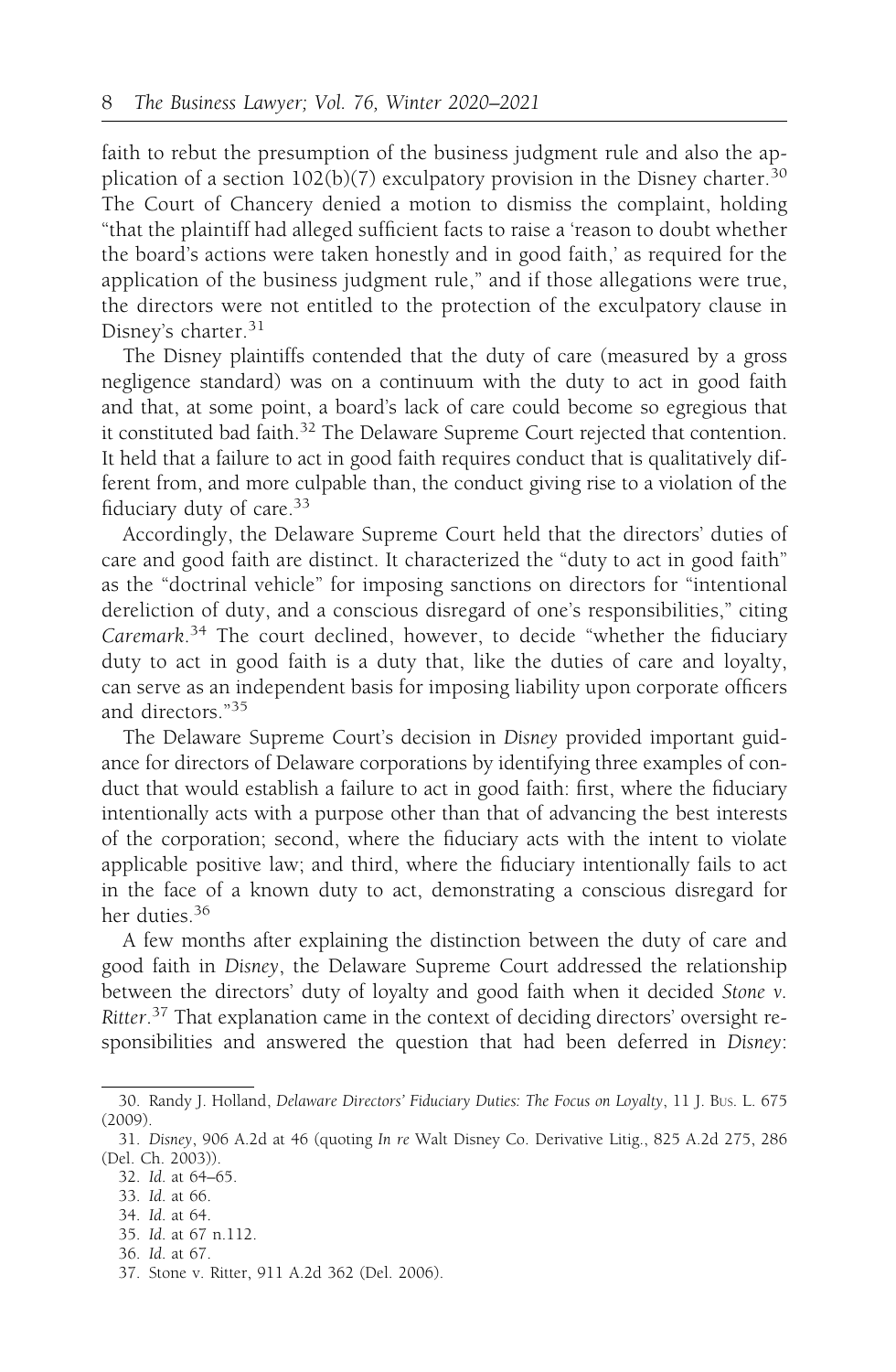"whether a violation of the duty to act in good faith is a basis for the direct imposition of liability?"<sup>38</sup>

Stone was a derivative action. In 2004, AmSouth and AmSouth Bank paid \$40 million in fines and \$10 million in civil penalties to resolve regulatory and government investigations relating to the failure by bank employees to file suspicious activity reports that were required by the federal Bank Secrecy Act and several anti-money-laundering regulations.39 The complaint in Stone alleged that the directors breached their fiduciary duties by not properly discharging their oversight responsibilities.40

In Stone, the Delaware Supreme Court held that Caremark articulates the two "necessary conditions for assessing director oversight liability": (1) the directors utterly failed to implement any reporting or information system or controls or (2) having implemented such a system or controls, the directors consciously failed to monitor or oversee its operations, thus disabling themselves from being informed of risks or problems requiring their attention.<sup>41</sup> "In either case, the imposition of liability requires a showing that the directors knew that they were not discharging their fiduciary obligations."<sup>42</sup>

The opinion in Stone also held that "[w]here directors fail to act in the face of a known duty to act, thereby demonstrating a conscious disregard for their responsibilities, they breach their duty of loyalty by failing to discharge that fiduciary obligation in good faith."<sup>43</sup> That holding required the Delaware Supreme Court "to clarify a doctrinal issue that was critical to understanding fiduciary liability" under the Caremark standard.<sup>44</sup> The court explained "that a failure to act in good faith is not conduct that results . . . in the direct imposition of fiduciary liability."<sup>45</sup> Rather, "[t]he failure to act in good faith may result in liability because the requirement to act in good faith 'is a subsidiary element,' i.e., a condition, 'of the fundamental duty of loyalty.'"<sup>46</sup> Because a showing of bad faith conduct, as described in Disney and Caremark, is essential to establish director oversight liability, it followed that the fiduciary duty violated by that conduct is the duty of loyalty.<sup>47</sup>

In Stone, the plaintiffs' complaint equated a bad outcome with bad faith. The weakness with the plaintiffs' argument in Stone was "a failure to recognize that the directors' good faith exercise of oversight responsibility may not invariably prevent employees from violating criminal laws, or from causing the corporation to incur significant financial liability."<sup>48</sup> In fact, both of these unfortunate acts

|  |                 | 38. Id. at 369 n.29. |
|--|-----------------|----------------------|
|  | 39. Id. at 365. |                      |

- 40. Id. at 364.
- 41. Id. at 370.
- 42. Id.
- 43. Id.
- 44. Id. at 369.
- 45. Id.
- 46. Id. at 370. 47. Id.
- 48. Id. at 373.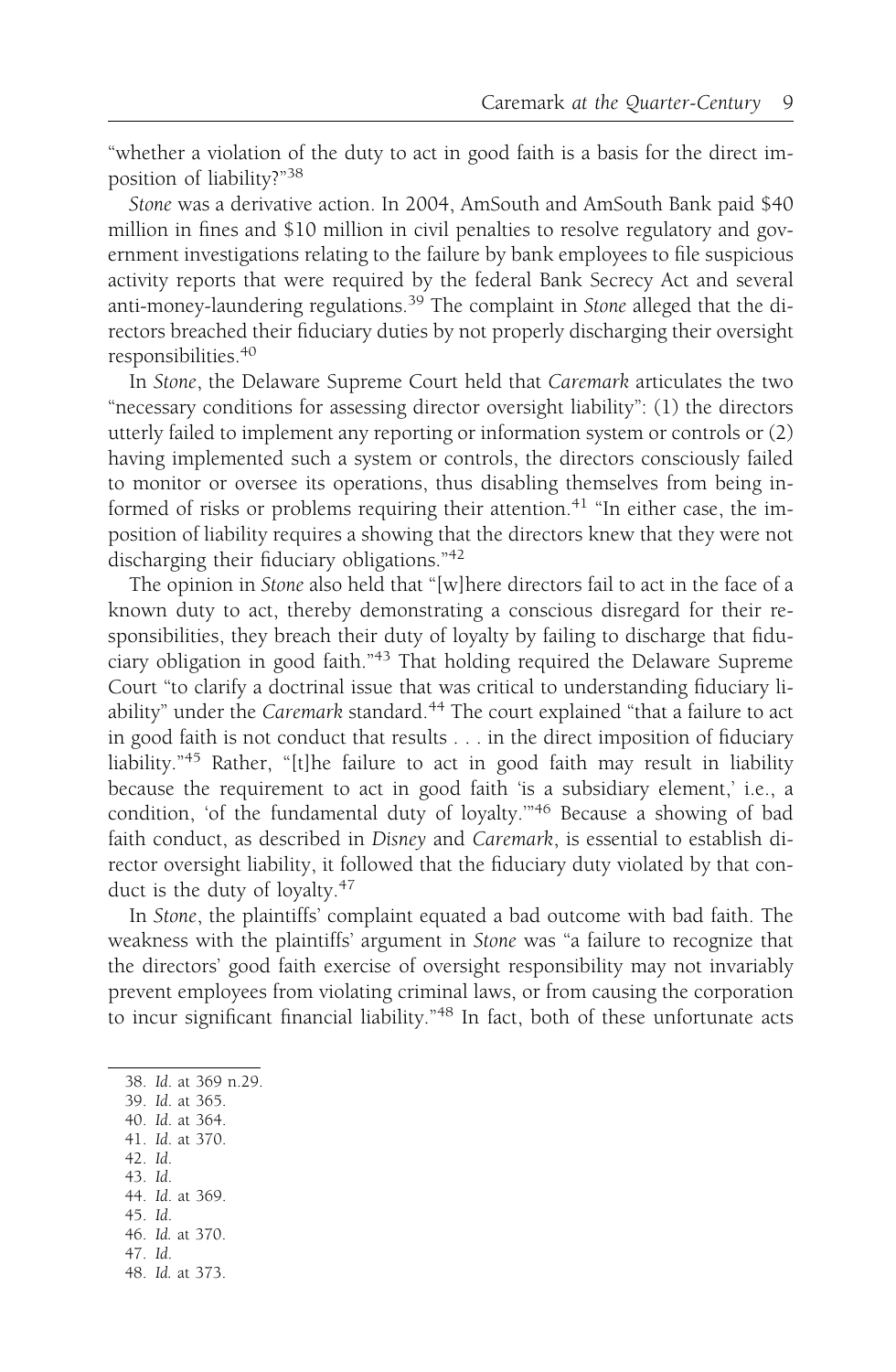had also occurred in Graham and Caremark.<sup>49</sup> The Stone opinion held that "in the absence of red flags, good faith in the context of oversight must be measured by the directors' actions 'to assure a reasonable information and reporting system exists' and not by second-guessing after the occurrence of employee conduct that results in an unintended adverse outcome."<sup>50</sup>

Delaware courts have consistently recognized that a majority of the decisions made by a corporation acting through its employees are not the subject of director attention.<sup>51</sup> The Caremark standard, in contrast, is applied in cases where plaintiff-stockholders allege that the director-defendants are personally liable for damages that arise from a failure properly to monitor or oversee employee misconduct or violations of the law.<sup>52</sup> The Caremark opinion held that "only a sustained or systematic failure of the board to exercise oversight—such as an utter failure to attempt to assure a reasonable information and reporting system exists—will establish the lack of good faith that is a necessary condition to liability."<sup>53</sup> As stated in *Caremark* and reaffirmed in *Stone*, a claim that directors are personally liable for employee actions is "possibly the most difficult theory in corporation law upon which a plaintiff might hope to win a judgment."<sup>54</sup> The implications of the holdings in Stone v. Ritter have been summarized as follows:

By making it clear that the duty to act in good faith was a subsidiary component of the duty of loyalty, it simultaneously made clear that the judiciary was charged with distinguishing between loyalty claims dependent on a showing that a director acted in bad faith, on the one hand, and due care claims, on the other. . . . Stone v. Ritter made plain that the judiciary could not hold a director liable for a failure in monitoring simply because her conduct was grossly negligent, even though gross negligence requires an extreme deficiency in performance. Rather to hold an independent director liable for a failure in monitoring, the plaintiff had to prove that the independent director acted in bad faith.<sup>55</sup>

The Caremark decision concluded that "[such] a test of liability—lack of good faith as evidenced by a sustained or systematic failure of a director to exercise reasonable oversight—is quite high. But, a demanding test of liability in the oversight context is probably beneficial to corporate stockholders as a class, as it is in the board context, since it makes board service by qualified persons more likely, while continuing to act as a stimulus to good faith performance of duty by such directors."56

54. Id.

<sup>49.</sup> Id.

<sup>50.</sup> Id. (quoting In re Caremark Int'l, Inc. Derivative Litig., 698 A.2d 959, 967–68, 971 (Del. Ch. 1996)).

<sup>51.</sup> Id.

<sup>52.</sup> Id.

<sup>53.</sup> Id. (quoting Caremark, 698 A.2d at 971).

<sup>55.</sup> Leo E. Strine, Jr., Lawrence A. Hamermesh, Franklin R. Balotti & Jeffrey M. Gorris, Loyalty's Core Demand: The Defining Role of Good Faith in Corporation Law, 93 GEO. L.J. 629, 693 (2010).

<sup>56.</sup> Caremark, 698 A.2d at 971; see Hillary A. Sale, Monitoring Caremark's Good Faith, 32 DEL. J. CORP. L. 719, 724, 756 (2007) ("Caremark is the starting point for understanding the good faith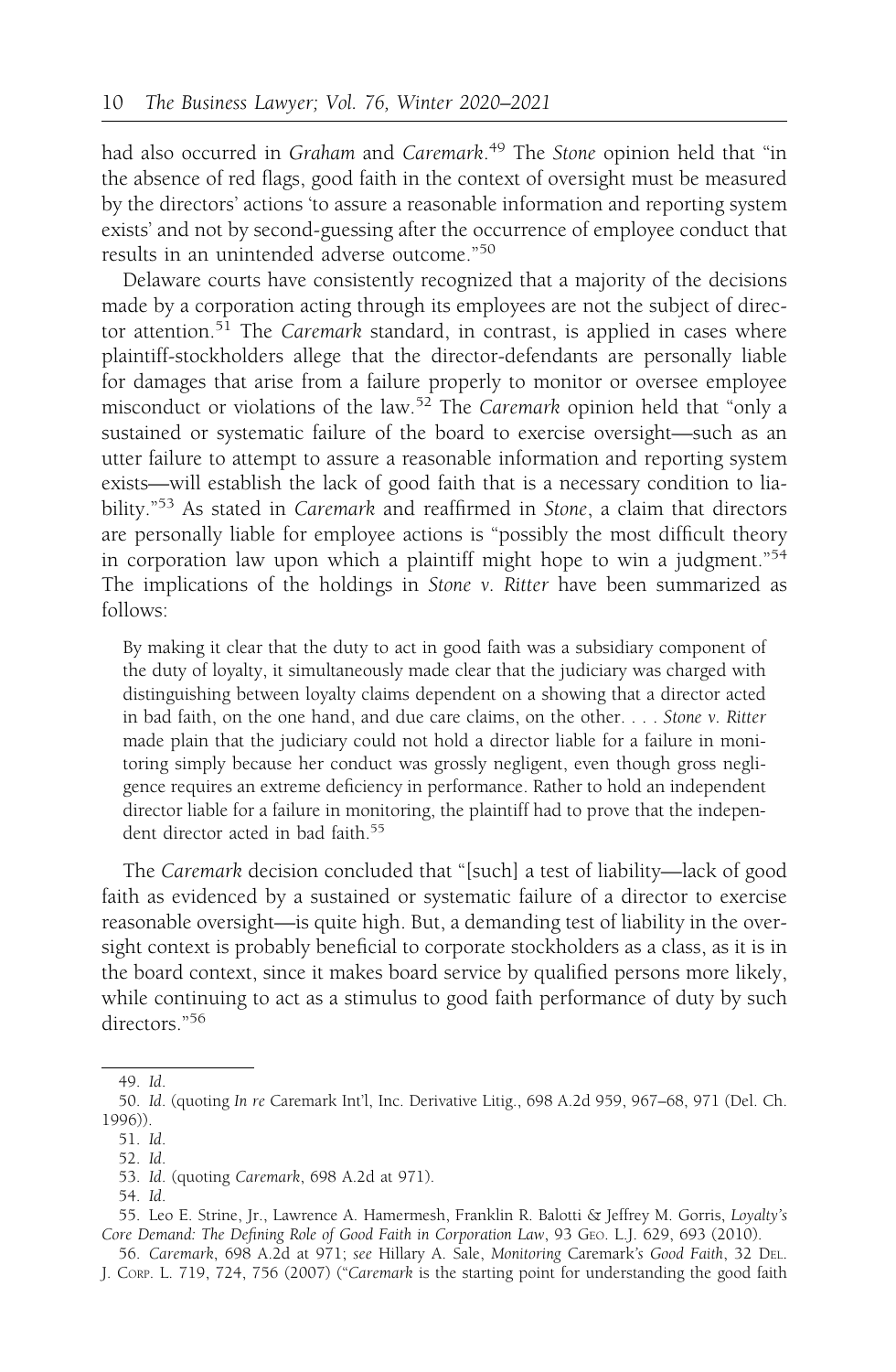# V. THE "NEW NORMAL" OF CAREMARK CLAIMS

As the economy was emerging from the Great Recession of 2007–09, the stockholder-plaintiffs' bar included those who were creatively testing the Caremark/Stone oversight jurisprudence. Some would seek to test the limits of the dictum of that jurisprudence to the effect that oversight claims are hard to plead/prove.

#### A. CITIGROUP

Along came the 2009 case of In re Citigroup, Inc. Shareholder Derivative Litigation.<sup>57</sup> In this derivative suit the plaintiff-stockholders sought to recover losses from the director-defendants for Citigroup arising from the corporation's exposure to the subprime lending market. The gravamen of the complaint was that the defendant directors did not properly monitor and manage the risks the company faced from problems that arose in the collapse of that market. In short, the claim was phrased as a Caremark claim that there were extensive "red flags," ignored by the director-defendants in their pursuit of short-term profits at the expense of the company's long-term viability. Specifically, Chancellor Chandler summed up plaintiffs' Caremark claims and their shortcomings as follows:

Although these claims are framed by plaintiffs as Caremark claims, plaintiffs' theory essentially amounts to a claim that the director defendants should be personally liable to the Company because they failed to fully recognize the risk posed by subprime securities. When one looks past the lofty allegations of duties of oversight and red flags used to dress up these claims, what is left appears to be plaintiff shareholders attempting to hold the director defendants personally liable for making (or allowing to be made) business decisions that, in hindsight, turned out poorly for the Company.<sup>58</sup>

The court then proceeded to articulate the critical distinction between a legitimate Caremark claim based on the directors' bad-faith failure to oversee management's proper execution of corporate strategy and a nonviable claim that would question that strategy as a proper exercise of business judgment. In dismissing plaintiffs' purported Caremark claim, the court concluded:

Instead of alleging facts that could demonstrate bad faith on the part of the directors, by presenting the Court with the so-called "red flags," plaintiffs are inviting the Court to engage in the exact kind of judicial second guessing that is proscribed by the business judgment rule. In any business decision that turns out poorly there will likely be signs that one could point to and argue are evidence that the decision was wrong.<sup>59</sup>

obligation and its contours. . . . It is an opinion that, in classic Delaware fashion, details aspirational norms that twenty years later came to be accepted as appropriate practices and duties and are now embodied in federal law as well.").

<sup>57. 964</sup> A.2d 106 (Del. Ch. 2009).

<sup>58.</sup> Id. at 123–24.

<sup>59.</sup> Id. at 131.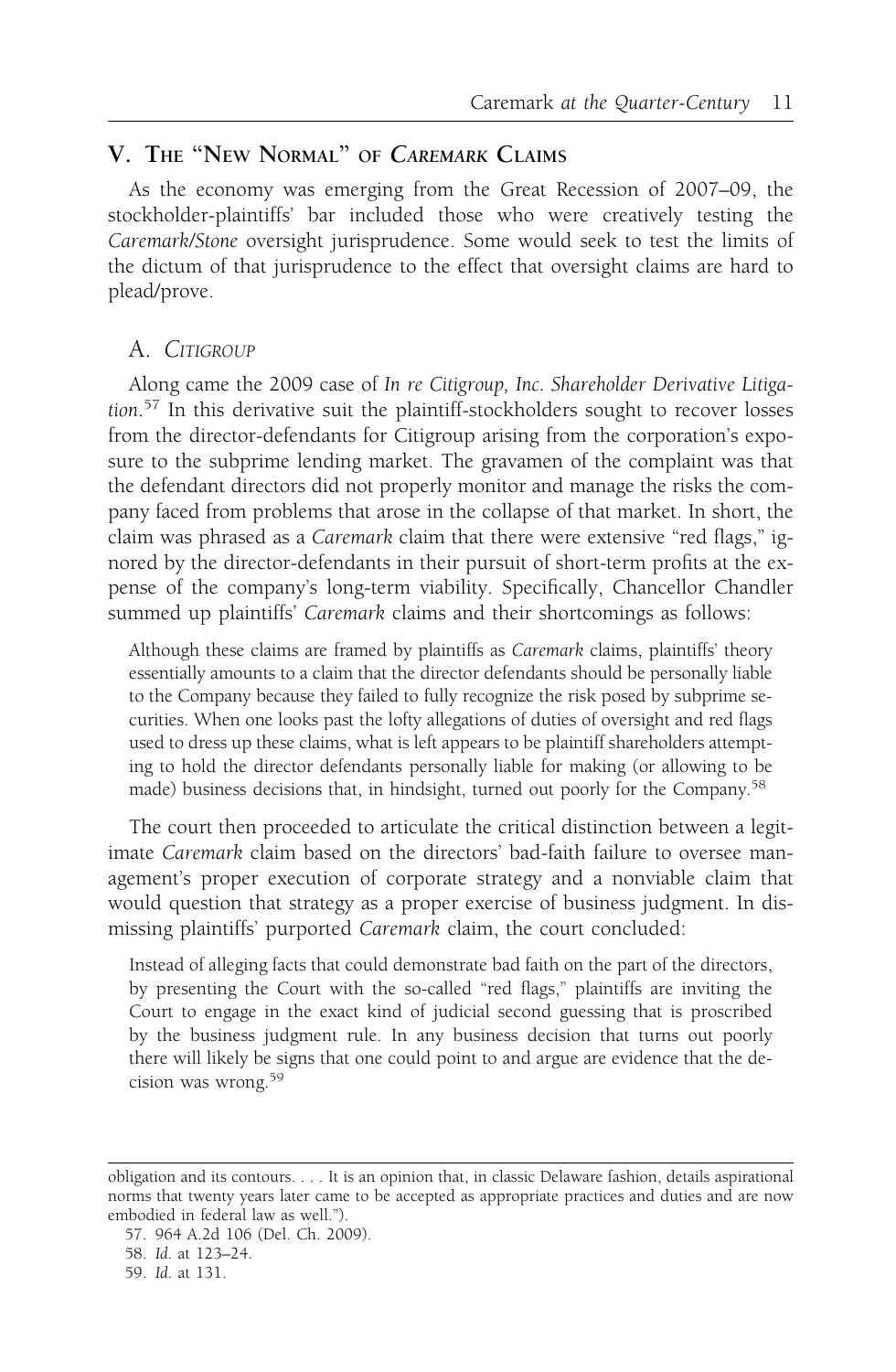Citigroup articulates the principle that a purported Caremark claim cannot become a vehicle for a sneak attack on the business judgment rule.

# B. MARCHAND

The 2019 Delaware Supreme Court case of Marchand v. Barnhill allowed a *Caremark claim to survive a motion to dismiss.*<sup>60</sup> This was a rare event in Delaware jurisprudence. But the facts alleged in the complaint in that case would seem to demonstrate that if there is any such thing as a viable Caremark claim, the Delaware Supreme Court's holding that this complaint alleged such a claim seems reasonable.

The facts of Marchand are compelling. The essence of the complaint is that the defendant executives allegedly breached their duties of care and loyalty under Caremark by knowingly disregarding contamination risks and failing to oversee the safety of the corporation's mission-critical food-making operations.

The Delaware corporation in the Marchand case is Blue Bell Creameries USA, Inc. ("Blue Bell" or the "Company"), which is a monoline company, the principal business of which is making and selling only one product, ice cream. Thus, manufacturing ice cream was mission-critical to its operations. It is a highly regulated entity, primarily by the federal Food and Drug Administration ("FDA"). Not only was Blue Bell regulated by the FDA, but it was also subject to various state regulations in the three states in which it did business: Alabama, Oklahoma, and Texas.

In early 2015, Blue Bell suffered a listeria (bacterial) outbreak that caused a massive recall of its product, production shutdowns, massive layoffs, financial losses, regulatory fines, restrictions, and reputation damage, arising from troubling compliance failures at its facilities. Injuries and deaths of consumers resulted.

The complaint alleged that although management had received reports about listeria's growing presence in the Company's plants, the board never received or sought any information about food safety issues, including the devastating prevalence of listeria. Specifically, the complaint alleged that there were failures at the board level: (1) there was no committee charged with monitoring food safety; (2) the board did not have a process for a board-level discussion devoted to food safety compliance; and (3) there was no board protocol requiring management to deliver reports on food safety compliance. The Court of Chancery granted the defendants' motion to dismiss, and the plaintiff appealed.

In reversing the decision of the Court of Chancery to dismiss the complaint, the Delaware Supreme Court, en banc, held:

Under Caremark and Stone v. Ritter, a director must make a good faith effort to oversee the company's operations. Failing to make that good faith effort breaches the duty of loyalty and can expose a director to liability. In other words, for a plaintiff to prevail on a Caremark claim, the plaintiff must show that a fiduciary acted in bad

<sup>60.</sup> Marchand v. Barnhill, 212 A.3d 805 (Del. 2019).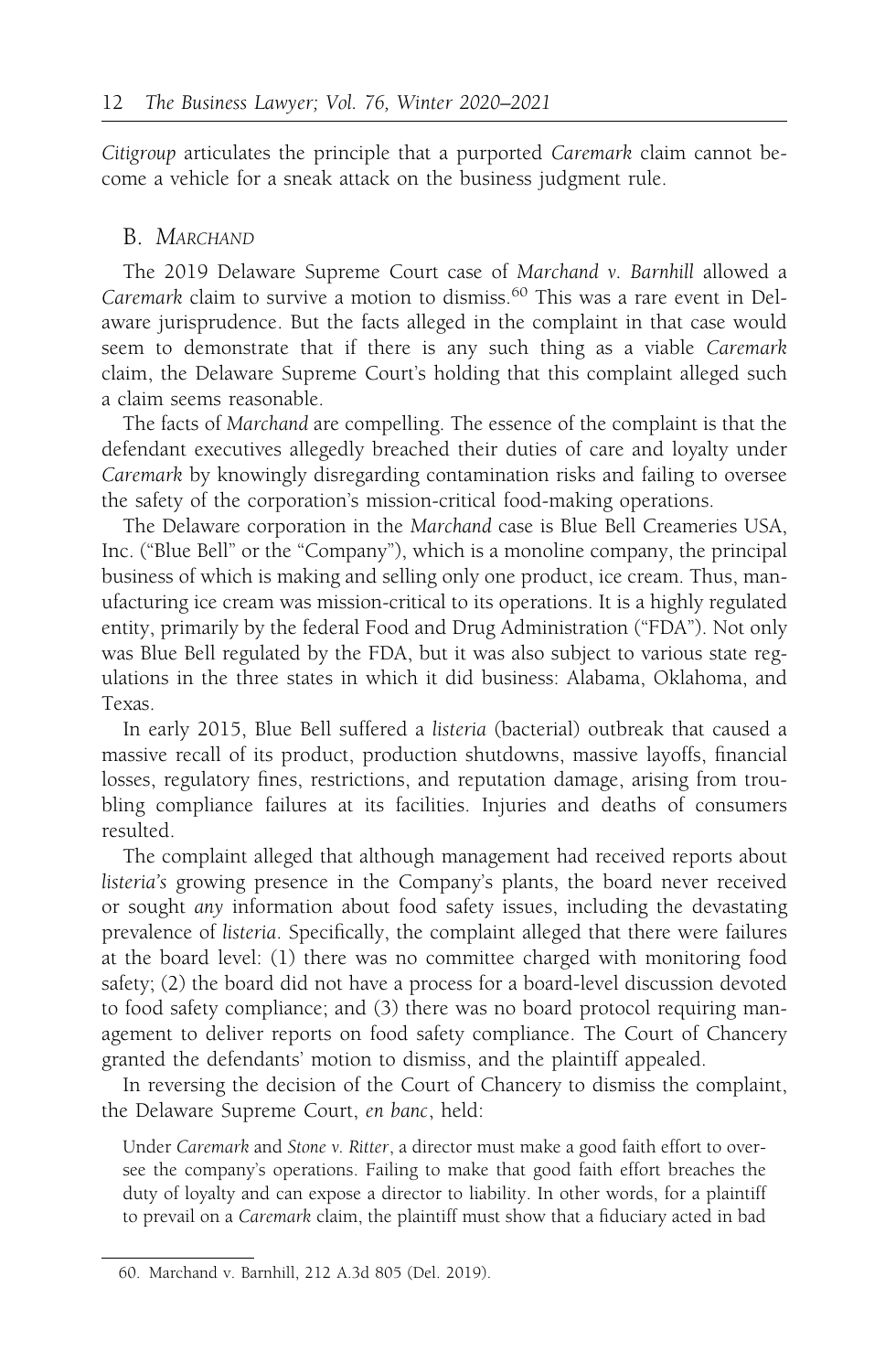faith—"the state of mind traditionally used to define the mindset of a disloyal director."

\*\*\*

In sum, the complaint supports an inference that no system of board-level compliance monitoring and reporting existed at Blue Bell. Although Caremark is a tough standard for plaintiffs to meet, the plaintiff has met it here.<sup>61</sup>

\*\*\*

If Caremark means anything, it is that a corporate board must make a good faith effort to exercise its duty of care. A failure to make that effort constitutes a breach of the duty of loyalty.<sup>62</sup>

### C. CLOVIS

A few months after the Delaware Supreme Court opinion in Marchand, the Delaware Court of Chancery decided another Caremark case, In re Clovis Oncology, Inc. Derivative Litigation.<sup>63</sup> In that decision, Vice Chancellor Joseph Slights denied the motion to dismiss, thereby breathing life into the allegations.

The Clovis case was a Caremark derivative suit alleging that Clovis Oncology (the "Company") had one drug, Roci, which, among others, was especially promising in fighting cancer. Roci was being developed through clinical trials in which it performed well. But data from later stages of the clinical trials revealed that it would not be approved by the FDA. The allegation in the derivative suit before the vice chancellor was that the defendant directors breached their fiduciary duties by failing to oversee the Roci clinical trial and allowed the Company to mislead the market regarding the drug's efficacy, allegedly resulting in severe losses to the Company's market capitalization.

The gravamen of the complaint was that although the Company purported to follow strict protocols and associated FDA regulations, the board ignored red flags that the Company was not adhering to the clinical trial protocols, thereby jeopardizing FDA approval of Roci.

Using Marchand as controlling precedent, the vice chancellor set forth the following legal analysis at the outset of his opinion:

As explained in Marchand, "to satisfy their duty of loyalty, directors must make a good faith effort to implement an oversight system and then monitor it." This is especially so when a monoline company operates in a highly regulated industry. Here, Plaintiffs have well-pled Roci was "intrinsically critical to the [C]ompany's business operation," yet the Board ignored multiple warning signs that management was inaccurately reporting Roci's efficacy before seeing confirmatory scans to corroborate

<sup>61.</sup> Id. at 820–21.

<sup>62.</sup> Id. at 823–24.

<sup>63.</sup> C.A. No. 2017-0222-JRS, 2019 WL 4850188 (Del. Ch. Oct. 1, 2019).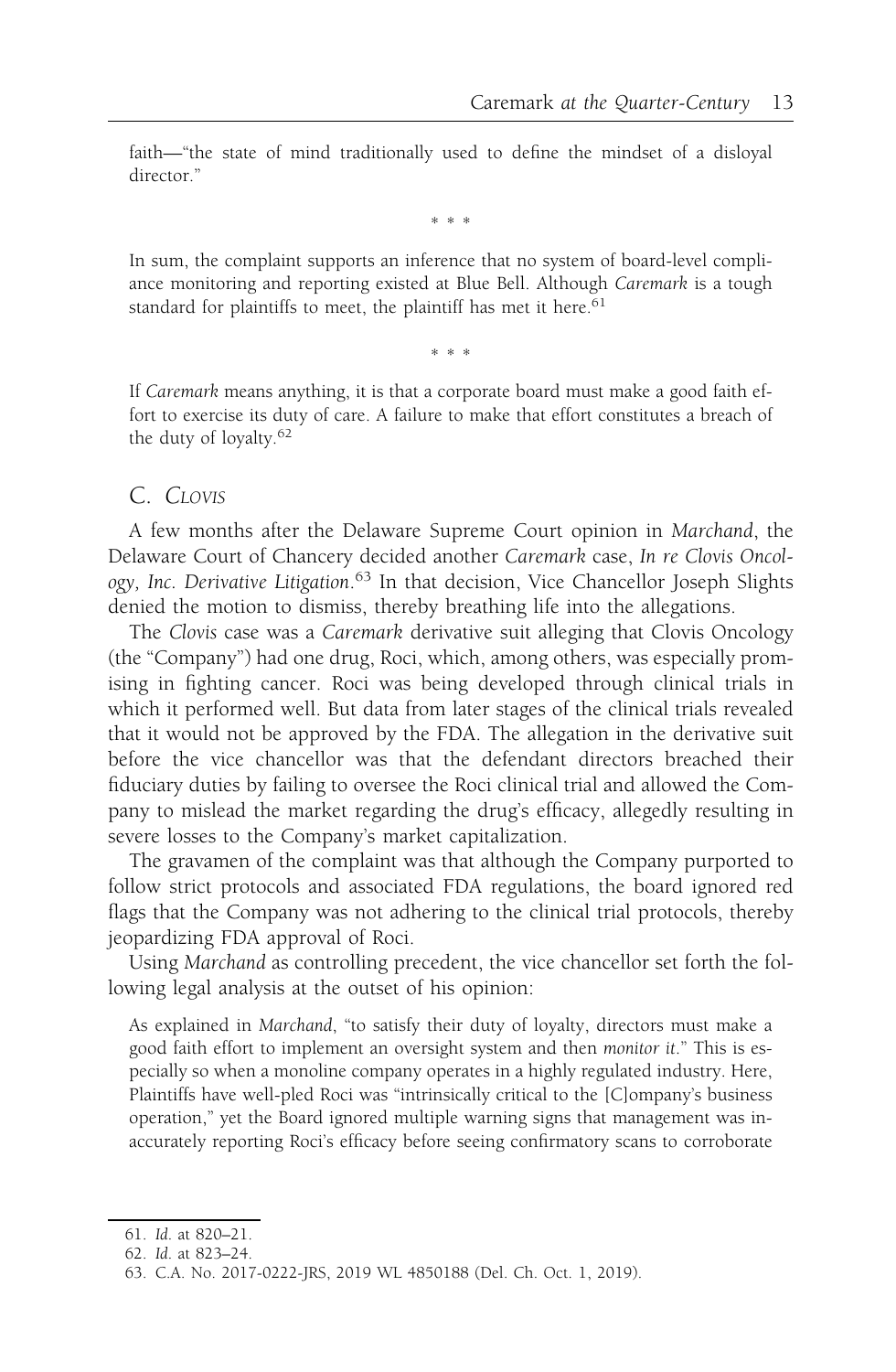Roci's cancer-fighting potency—violating both internal clinical trial protocols and associated FDA regulations. In other words, Plaintiffs have well-pled a Caremark claim.<sup>64</sup>

The court's legal analysis of the Caremark claim in Clovis was divided into two prongs: either that (i) the director-defendants completely failed to institute an oversight system for the crucial clinical trial or (ii) they consciously disregarded a series of red flags. As to the first prong, the vice chancellor held that the complaint did not support the inference of an "utter" or "complete" failure to implement any reporting or information system or controls.<sup>65</sup>

But the court's analysis of the complaint in the context of Caremark's second prong (failure to monitor) is a different story:

Caremark's second prong is implicated when it is alleged the company implemented an oversight system but the board failed to "monitor it." To state a claim under this prong, Plaintiffs must well-plead that a "red flag" of non-compliance [waved] before the Board Defendants but they chose to ignore it. In this regard, the court must remain mindful that "red flags are only useful when they are either [waved] in one's face or displayed so that they are visible to the careful observer."

\*\*\*

As Marchand makes clear, when a company operates in an environment where externally imposed regulations govern its "mission critical" operations, the board's oversight function must be more rigorously exercised."

\*\*\*

To impose liability on directors for making a "wrong" business decision would cripple their ability to earn returns for investors by taking business risks." But, as fiduciaries, corporate managers must be informed of, and oversee compliance with, the regulatory environments in which their businesses operate. In this regard, as relates to Caremark liability, it is appropriate to distinguish the board's oversight of the company's management of business risk that is inherent in its business plan from the board's oversight of the company's compliance with positive law—including regulatory mandates.<sup>66</sup>

#### D. INTER-MARKETING GROUP USA, INC.

In the 2020 Inter-Marketing Group case, the Delaware Court of Chancery refused to dismiss a Caremark derivative claim at the pleading stage. In an opinion by Justice Tamika Montgomery-Reeves, sitting by designation as a vice

<sup>64.</sup> Id. at \*1.

<sup>65.</sup> Id. at \*13.

<sup>66.</sup> Id. at \*12. Shortly after Clovis was decided, the Delaware Court of Chancery decided to grant a motion to dismiss in another Caremark case. In the case of In re Lending Club Corp. Derivative Litigation, Vice Chancellor Kathleen McCormick continued to demonstrate that Caremark claims remain difficult to plead and prove. In Lending Club, the board had an information system and had in fact monitored and addressed red flags. Consol. C.A. No. 12984-VCM, 2019 WL 5678578 (Del. Ch. Oct. 31, 2019).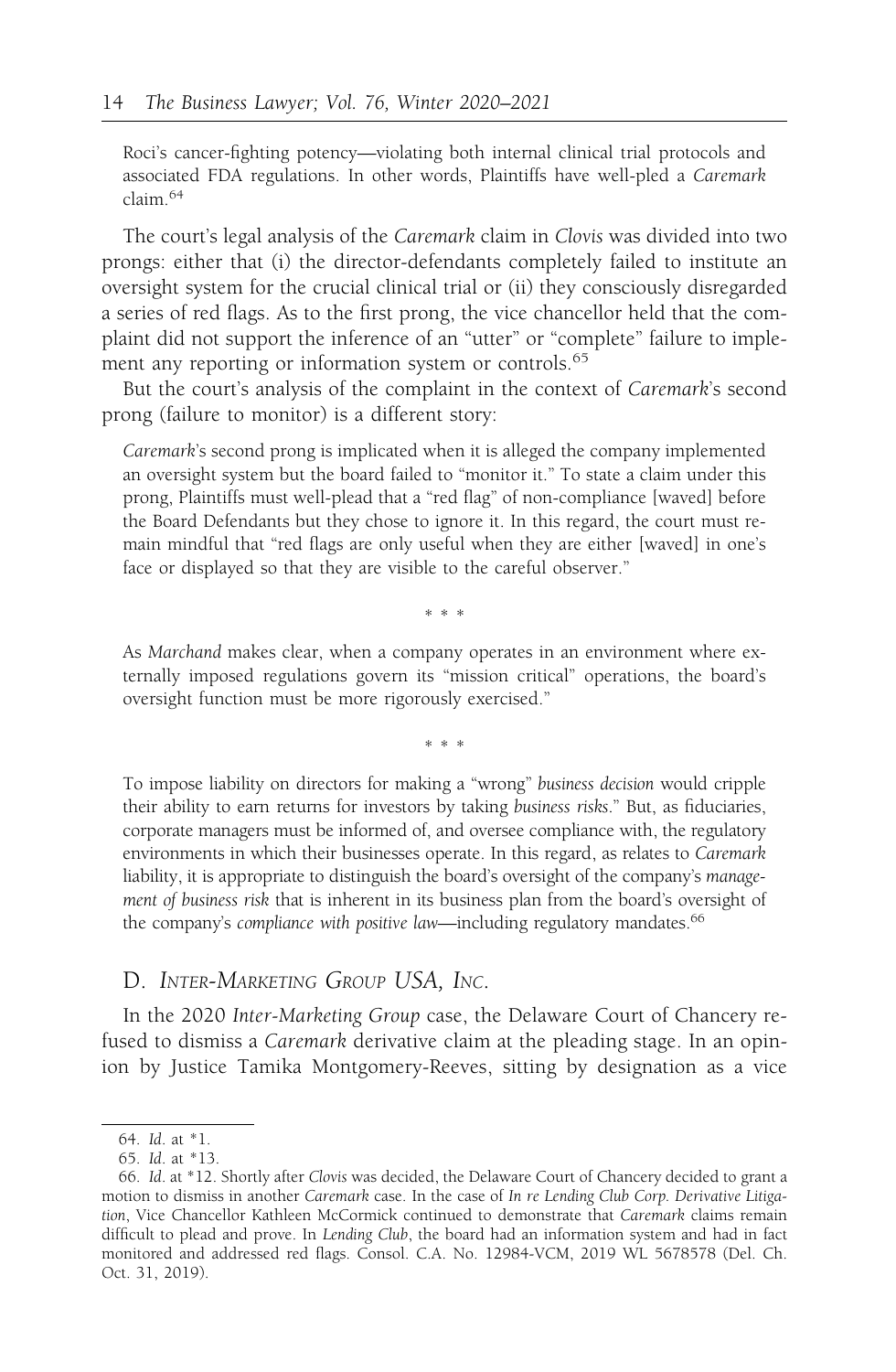chancellor, the court held that, after an oil spill resulting in a pipeline rupture, the complaint well pleaded the absence of board-level protocols to monitor pipeline integrity even though the board's audit committee's charter of the company (a master limited partnership operating pipelines in North America) gave it that responsibility.<sup>67</sup>

For a pleading-stage decision, this case arose in an unusual context. The complaint cited the testimony of the company's CEO in connection with criminal proceedings in which the CEO testified under oath in California that there were no board-level protocols to monitor pipeline integrity.

In tracking the holding in Marchand, where the board was alleged to have violated its fiduciary duty of oversight in a mission-critical context, the Court of Chancery denied the motion to dismiss, holding as follows:

Contrary to the audit committee's duty under its charter to "advise the Board with respect to policies and procedures," Plaintiff points to [the CEO's] testimony that the Board never "discuss[ed] [the] integrity management process" nor the "policy or needs that might need to be addressed relating to the integrity management program." While the audit committee's charter dictates what the audit committee was supposed to do, it says nothing about what it actually did. . . . [The CEO's] testimony that the Board never discussed pipeline integrity supports the inference made by Plaintiff that the audit committee failed to perform its duties.<sup>68</sup>

As the [Delaware] Supreme Court stated in Marchand, "[a]though Caremark may not require as much as some commentators wish, it does require that a board make a good faith effort to put in place a reasonable system of monitoring and reporting about the corporation's central compliance risks."69

\*\*\*

#### E. HUGHES V. HU

In a later 2020 case, Hughes v. Hu, Vice Chancellor Travis Laster denied a motion to dismiss a Caremark claim, citing a remarkable failure of the board to establish and monitor a reasonable information and compliance system,<sup>70</sup> stating,

[t]he complaint alleges facts that support an inference that the Company's Audit Committee met sporadically, devoted inadequate time to its work, had clear notice of irregularities, and consciously turned a blind eye to their continuation.

\*\*\*

These chronic deficiencies support a reasonable inference that the Company's board of directors, acting through its Audit Committee, failed to provide meaningful

<sup>67.</sup> Inter-Marketing Grp. USA, Inc. v. Armstrong, C.A. No. 2017-0030-TMR, 2020 WL 756965 (Del. Ch. Jan. 31, 2020).

<sup>68.</sup> Id. at \*13.

<sup>69.</sup> Id. at \*15 (citing Marchand v. Barnhill, 212 A.3d 805, 824 (Del. 2019)).

<sup>70.</sup> C.A. No. 2019-0112-JTL, 2020 WL 1987029 (Del. Ch. Apr. 27, 2020).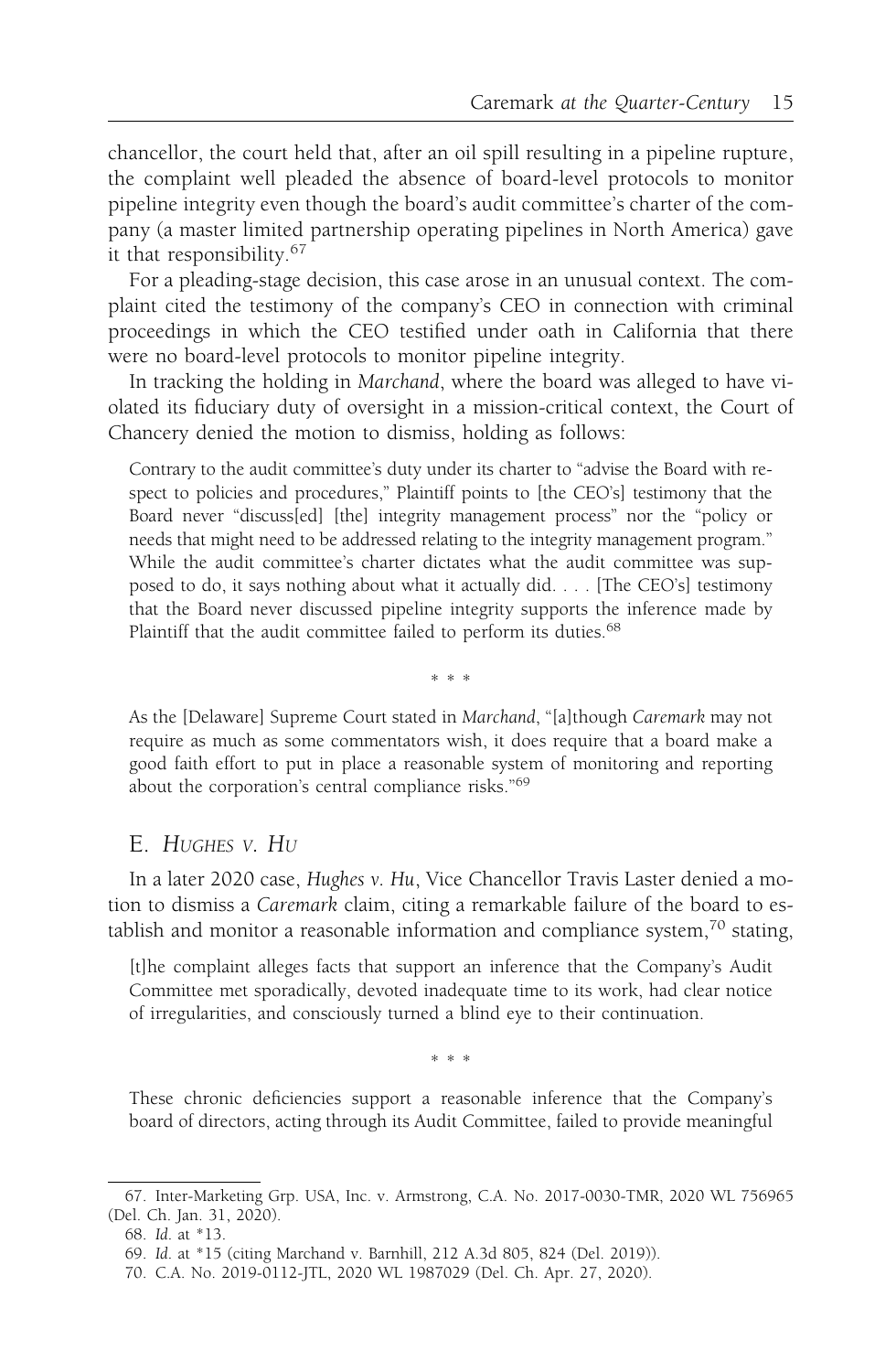oversight over the Company's financial statements and system of financial controls. . . . Instead, the Audit Committee deferred to management, which dictated the policies and procedures for reviewing related-party transactions and hired and fired the Company's auditor, even though management's actions suggested that it was either incapable of accurately reporting on related-party transactions or actively evading board-level oversight.

\*\*\*

The allegations in this case support inferences that the board members did not make a good faith effort to do their jobs. The Audit Committee only met when spurred by the requirements of the federal securities laws. Their abbreviated meetings suggest that they devoted patently inadequate time to their work. Their pattern of behavior indicates that they followed management blindly, even after management had demonstrated an inability to report accurately about relatedparty transactions.<sup>71</sup>

The "new normal" of Caremark claims reflects the need for an awareness by directors of their oversight responsibilities. Most Caremark claims do not survive the pleading stage. Although we have discussed some of the few Caremark claims that were not dismissed, as Marchand explained, "in decisions dismissing Caremark claims, plaintiffs usually lose because they must concede the existence of board-level systems of monitoring and oversight such as a relevant committee, a regular protocol requiring board-level reports about the relevant risks, or the board's use of third-party monitors, auditors or consultants."<sup>72</sup> For example, in the UPS case, Horman v. Abney, in granting a motion to dismiss Caremark claims, the court commented favorably on the action taken by the UPS board in reaction to red flags.<sup>73</sup>

### VI. COMPLIANCE AND OVERSIGHT JURISPRUDENCE IN THE NEW NORMAL

Caremark is a case that has become synonymous with the need for good-faith monitoring and oversight of management functions by the board of directors. In turn, Caremark is likewise associated with concepts of compliance, an oversight system of policies and controls that organizations should adopt to deter violations of law and to assure external authorities that they are taking steps to deter violations of law. Publicly traded corporations are usually expected to develop general compliance programs at several levels to address the overall conduct of risk management, the operational business, and accounting controls in accordance with prescribed legal, ethical, and cultural norms. Compliance programs focus on all types of misconduct and can be found in a variety of industries, causing these programs to be within the reach of numerous federal and state agencies.

<sup>71.</sup> Id. at 41–46.

<sup>72.</sup> Marchand, 212 A.3d at 823.

<sup>73.</sup> C.A. No. 12290-VCS, 2017 WL 242571, at \*4 (Del. Ch. Jan. 19, 2017) (citations).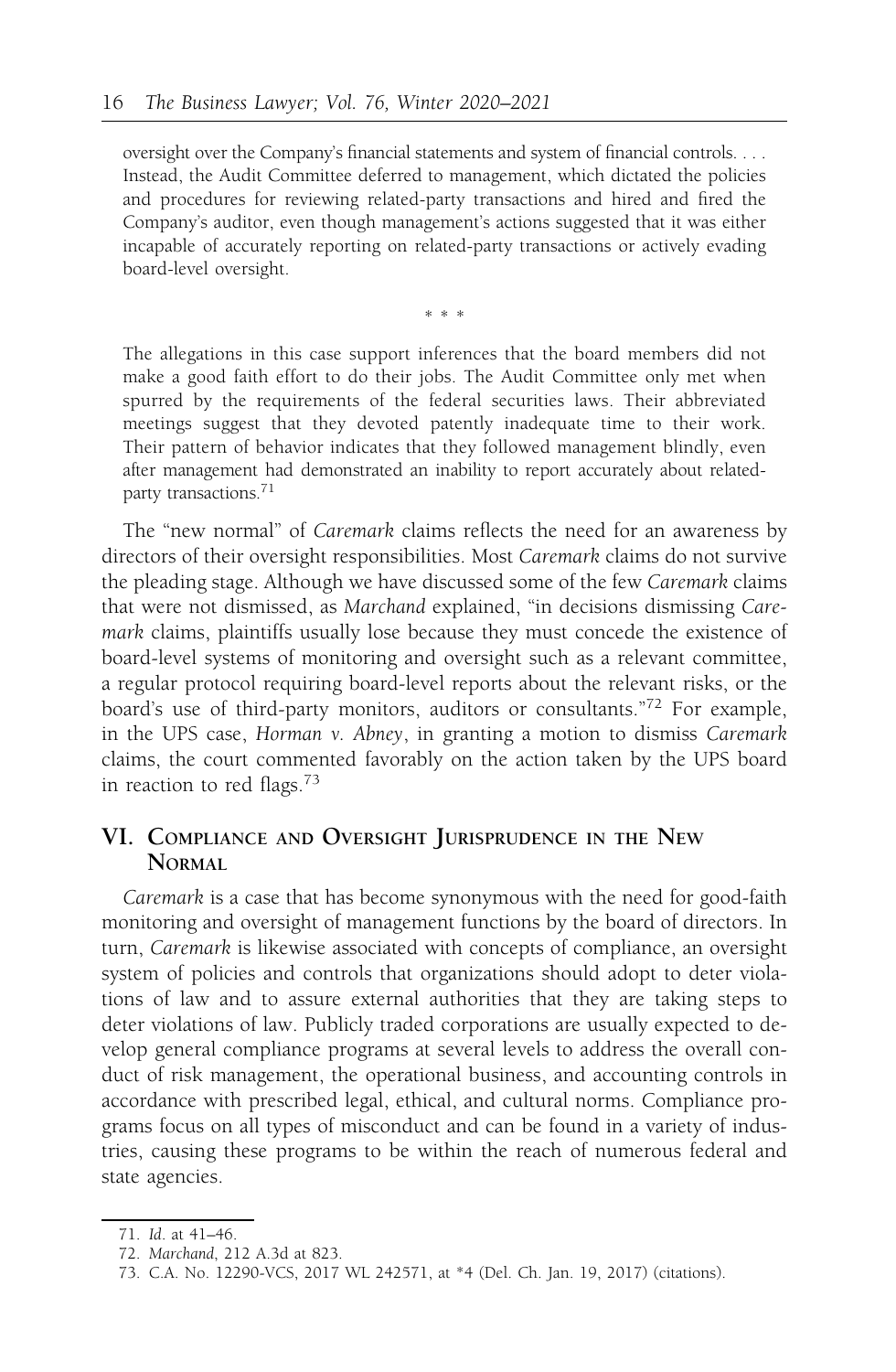As we have noted, Chancellor Allen in 1996 decided sua sponte in Caremark that the U.S. Sentencing Guidelines were not only relevant to the matter before him, but also were particularly apt because they are "powerful incentives for corporations to have in place compliance programs . . . and to take voluntary remedial efforts."<sup>74</sup> That was not only true then, but also it is an overarching corporate governance principle that has become even stronger and more powerful in the intervening twenty-five years since the Caremark decision.

As we have explained, recent Delaware cases such as Marchand have breathed new jurisprudential life into Caremark. Of equal importance is federal law and stock exchange regulations that have provided more teeth to the requirement that a corporation have a robust compliance system in place and that management as well as directors must monitor the system and deal effectively with red flags.

The American Law Institute ("ALI") has well underway a comprehensive and ambitious project devoted to the study and recommendations concerning compliance/oversight systems, including recommendations of best practices. This project, launched in 2015 but not yet completed, is named Principles of the Law: Compliance, Risk Management, and Enforcement.<sup>75</sup> In the words of Richard L. Revesv, ALI director,

[i]n 2015, the ALI Council launched Principles of the Law: Compliance, Risk Management, and Enforcement. These topics have emerged as fundamental components of internal controls in complex organizations, both in the United States and around the world. Recent highly publicized settlements of government enforcement actions are visible markers of a significant growth in compliance activities.76

Insofar as it is relevant to the duties of board of directors, the black letter of section 3.08 of the current text states, in part, as follows:

§ 3.08. Board of Directors' Oversight of Compliance, Risk Management, and Internal Audit.

(a) As part of its supervision of the organization's business or affairs, the board of directors must oversee the organization's compliance, risk-management, and internalaudit functions.

(b) The oversight in subsection (a) should include the following responsibilities. [Over a dozen detailed expectations of boards of directors are listed, including the responsibilities to be informed, to review, and to take certain actions.]<sup>77</sup>

\*\*\*

(c) Subject to subsection (a) and if authorized under the law governing the organization, the board of directors, in its discretion, may delegate to a group or committee

<sup>74.</sup> In re Caremark Int'l, Inc. Derivative Litig., 698 A.2d 959, 969 (Del. Ch. 1996).

<sup>75.</sup> To be cited herein as ALI Compliance Project.

<sup>76.</sup> Foreword to ALI Compliance Project by Director Revesv xv (Tentative Draft No. 1, Apr. 4, 2019).

<sup>77.</sup> These expectations, as listed in subparts (1) through (11), should be reviewed in depth by senior managements and boards of directors of all corporations, particularly those of significant size and activity.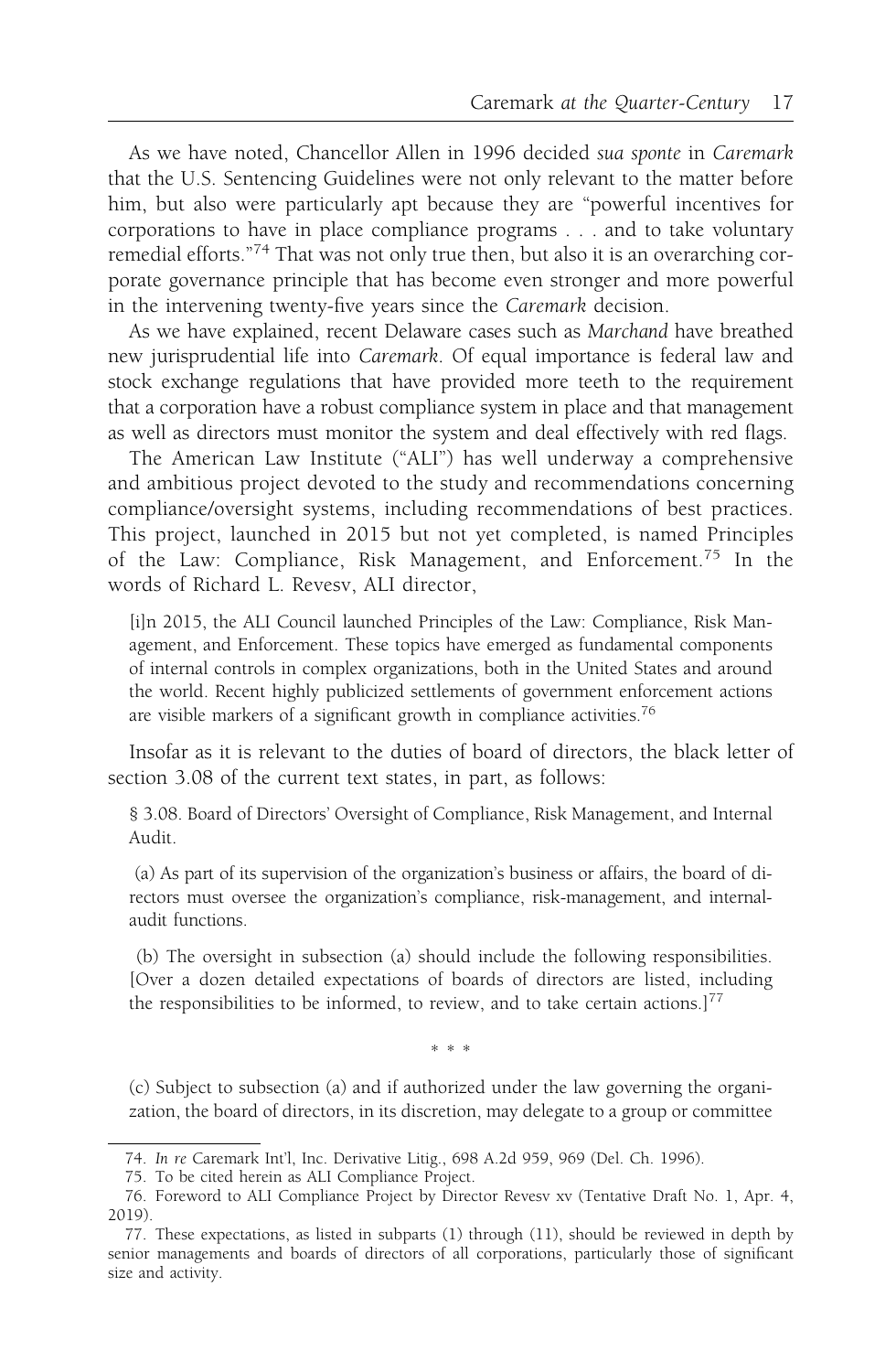of its members, to a joint committee of directors and executives, or to executive management the power to perform one or more of the responsibilities set forth in subsection (b).<sup>78</sup>

Citing Caremark, Stone, and federal authorities (including the U.S. Sentencing Guidelines), the Reporter's Note to section 3.08 states in part:

It is well established in the laws governing different kinds of business organizations that the board of directors of a particular organization has oversight responsibility over all the organization's activities. This has been read to include oversight over compliance, risk management, and internal audit, and courts generally defer to the board's business judgment with respect to this oversight [citing authorities]. . . .

A basic responsibility is that the board of directors should be informed of the major laws and regulations, as well as the major legal risks affecting an organization and organizational actors. This is the responsibility of each director. . . .

Similarly, law and regulation, as well as learned authorities, require or recommend that directors be informed of an organization's risks and, as part of their oversight, review and approve its risk-management framework and program [citing authorities]. . . .

Board oversight of the internal-audit function, which generally occurs through the audit committee, has long been established. . . .

Authorities support the practice that the board of directors learns about any significant or material violations or failures of any of the internal-control programs and approves the remedial and disciplinary actions to be taken to remedy them, particularly those involving reporting to a regulator [citing authorities].<sup>79</sup>

To similar effect, the latest edition of the Corporate Director's Guidebook of the Committee on Corporate Laws of the ABA Business Law Section, in the chapter on Risk Oversight and Compliance, advises directors as follows:

Risk management and legal compliance are critical components of the board's responsibility for oversight of the corporation's business and affairs. As businesses and the legal requirements under which they operate become ever more complex, the pace of business change continues to accelerate, and reliance on technology increases, the stakes involved in effectively managing risk and ensuring legal compliance only increase. Well-publicized financial, operational, legal, and security failures in recent years have led to a heightened focus on the role of the board in oversight of risk management and legal compliance.

\*\*\*

In addition to strategic risks, corporations face many day-to-day risks affecting operations and financial results. Examples of specific business risks that corporations

<sup>78.</sup> ALI Compliance Project, supra note 75, at 36–37.

<sup>79.</sup> Reporter's Note to § 3.08 of ALI Compliance Project, supra note 75, at 46–50.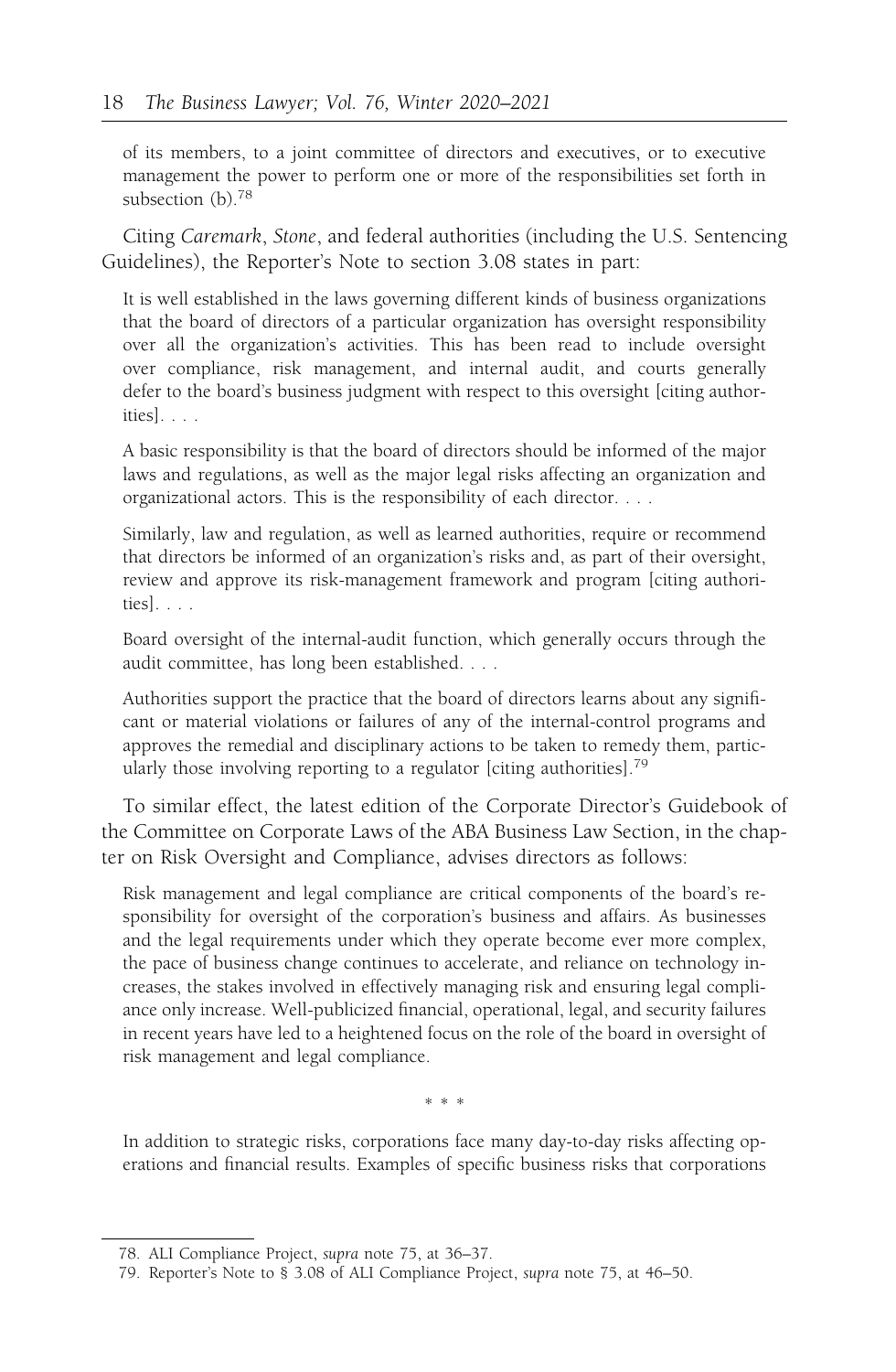commonly face include those associated with inadequate internal controls, physical and data security, product quality and performance, management succession, intellectual property protection, natural disasters, and national and global political uncertainty.

The increasing prominence of technology in business and in the lives of employees, customers, suppliers, and others with whom the business interacts has exponentially increased cybersecurity risk for virtually all corporations.

\*\*\*

Risk management is a multifaceted process that includes identifying and assessing risks, considering mitigating factors, implementing risk controls, and monitoring. The board's responsibility with respect to risk management encompasses both direct decisions about matters such as strategy and risk tolerance and oversight and monitoring implementation of those decisions and the effectiveness of the corporation's compliance programs.

\*\*\*

Once strategy and risk tolerance have been established, the board should exercise its oversight role to ensure that management's design and implementation of risk management policies are consistent with the strategy and risk tolerance.

Although it is not the board's responsibility to be involved in day-to-day activities involving risk management, the board should satisfy itself that appropriate systems and processes are in place to identify, monitor, control, and—when appropriate—accept, or seek to avoid or mitigate, risk and to make necessary or desirable disclosures.<sup>80</sup>

On June 4, 2020, the firm Wachtell Lipton Rosen & Katz distributed an excellent, comprehensive analysis in a memo entitled Wachtell Lipton Memo: Risk Management and the Board of Directors. In the memo, the firm emphasizes that "[r]isk management is not simply a business and operational responsibility of a company's management team—it is a governance issue that is squarely within the oversight responsibility of the board."<sup>81</sup> The firm's memo refers to some of the new cases that we have cited above (e.g., Marchand) and lists nineteen specific recommendations for improving risk oversight.<sup>82</sup>

Professor Donald Langervort, an adviser to the ALI Compliance Project, attributes an acceleration in the "pressure to upgrade corporate compliance programs" to two occurrences in the 1990s.<sup>83</sup> The first was the adoption of the federal Organizational Sentencing Guidelines, which base the amount of a firm's criminal fine on a variety of factors, including the quality of its compliance programs.

<sup>80.</sup> CORPORATE DIRECTOR's GUIDEBOOK, supra note 17, at 35-37. With respect to cybersecurity risks in general and the ethical duty of lawyers, see E. Norman Veasey, Protection of Client Confidential Information from Cyberattacks Is a Compelling Business and Ethical Priority for Inside and Outside Corporate Counsel, 75 BUS. LAW. 1495 (2020).

<sup>81.</sup> Risk Management and the Board of Directors, WACHTELL LIPTON ROSEN & KATZ, June 4, 2020, at 1. 82. Id. at 8.

<sup>83.</sup> See Donald C. Langervort, Cultures of Compliance, 54 AM. CRIM. L. REV. 933, 940 (2017).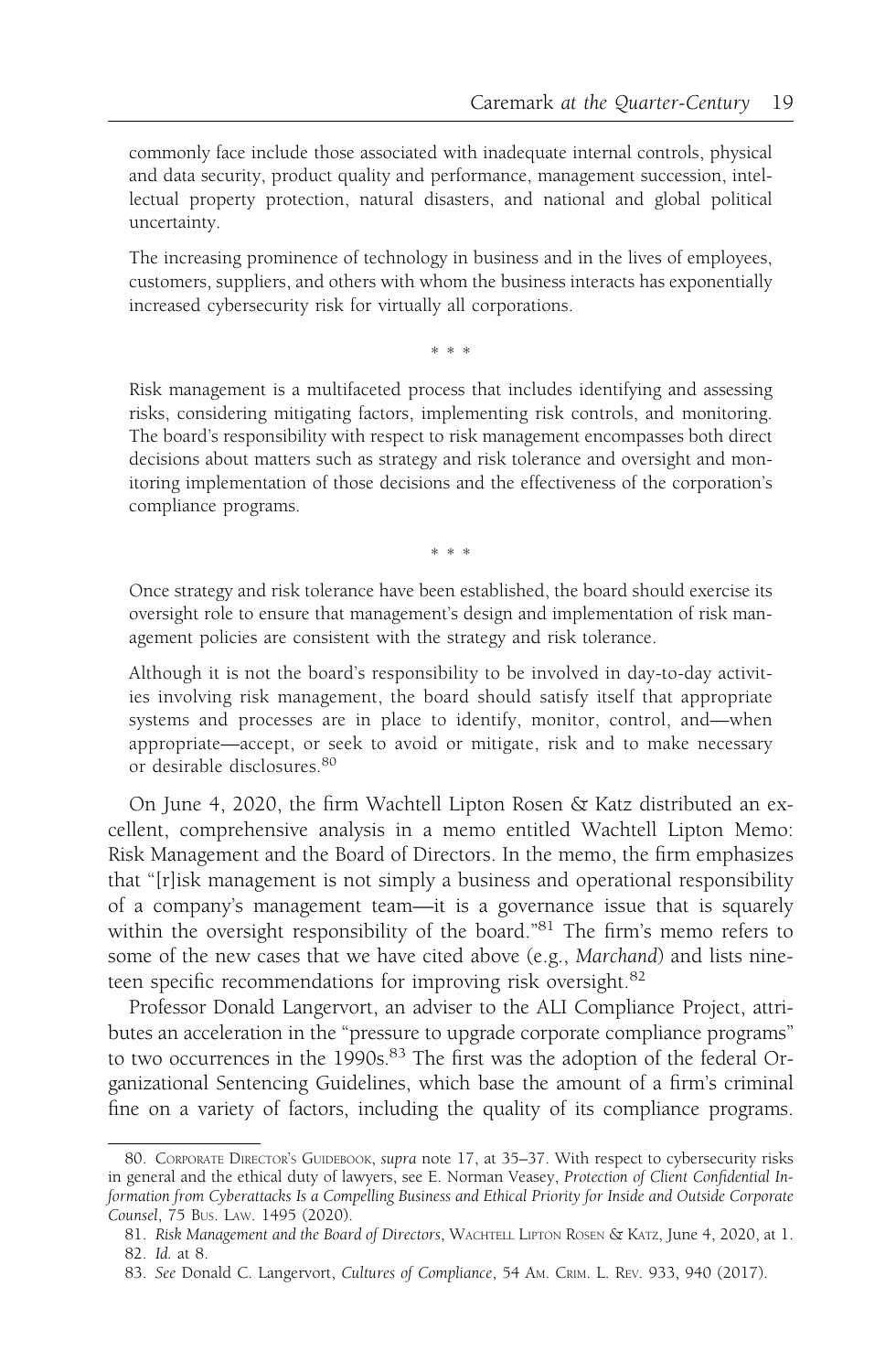The second occurrence was the Caremark decision, which held that directors' fiduciary duties included compliance oversight and monitoring.<sup>84</sup>

Professor Langervort summarized the common structural framework for compliance as follows:

(1) a commitment from senior leadership to the task, setting a right "tone at the top"; (2) delegation of authority to officials with distinct compliance responsibilities and the resources to do their task; (3) firm-wide education and training about both the substance and process of compliance; (4) informational mechanisms to alert as to suspicious activity (e.g., whistleblowing procedures); (5) audit and surveillance tactics to detect compliance failures or risks; and (6) internal investigations, response, discipline and remediation so as to learn and adjust when failure occurs. The right mix of these is firm-specific, a customization that recognizes the great range of motives, opportunities, and types of violations most likely to be a problem at a given firm.<sup>85</sup>

As compliance regulation has developed over the past few decades, the duties of corporations to exercise effective compliance have derived from six primary sources: (1) promulgation of the federal Guidelines for Sentencing Organizations by the United States Sentencing Commission; (2) the focus on corporate compliance by the United States Department of Justice when deciding whether or not to charge a business entity with a crime; (3) passage of the Sarbanes-Oxley Act and the Dodd-Frank Act; (4) court decisions holding that directors may be personally liable for failing to ensure that a business has an effective corporate compliance plan; (5) amendments to, and passage of, civil statutes such as federal and state false claims acts, which significantly reduce damages and penalties when a defendant exercises "good" corporate citizenship; and (6) market responses to the exercise of "good" and "bad" corporate compliance.<sup>86</sup>

The effectiveness of internal controls, independence of auditors and directors, and disclosures in financial reporting have all become daily challenges of corporate governance.<sup>87</sup> With increased financial reporting regulation and the rise of internal control mechanisms, compliance programs have become an important element in developing and maintaining a corporate strategy.<sup>88</sup> In today's business environment, an effective compliance program is entrenched in good business practice and is a must for all corporations.

Because corporate compliance programs deter wrongdoing within the corporation and generate social norms that support law-abiding behavior,<sup>89</sup> the emphasis

<sup>84.</sup> Id. at 941.

<sup>85.</sup> Id. at 939.

<sup>86.</sup> Pamela H. Bucy, Conducting Business in the Twenty-First Century: How to Avoid Organizational Suicide (Part 1), 70 ALA. L. REV. 184, 185 (2009).

<sup>87.</sup> ETHICS & COMPLIANCE OFFICER (CECO) DEFINITION WORKING GRP., DEFINING THE ROLE OF THE CHIEF ETHICS & COMPLIANCE OFFICER (CECO) (2007).

<sup>88.</sup> Lawrence A. Cunningham, The Appeal and Limits of Internal Controls to Fight Fraud, Terrorism and Other Ills, 29 J. CORP. L. 267, 273–74 (2004).

<sup>89.</sup> See Corporate Compliance Comm., ABA Section of Bus. Law, Corporate Compliance Survey, 60 BUS. LAW. 1759, 1759–60 (2005).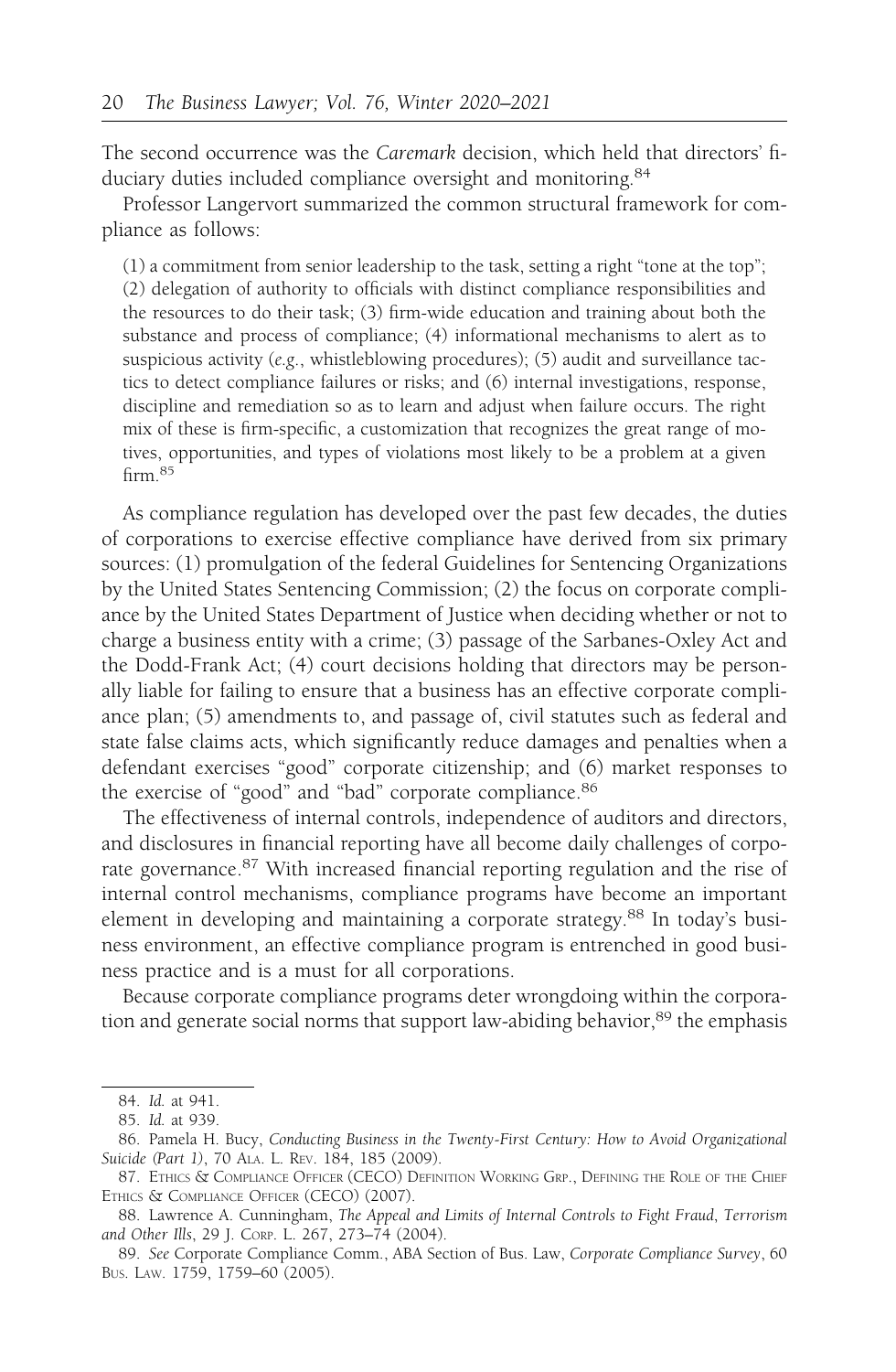on corporate compliance pervades every aspect of the business world. Thus, developing an effective corporate compliance plan is a complex endeavor, requiring a variety of legal expertise: employment law, corporate finance, corporate governance, and criminal law.90 Although the full board of directors is responsible to ensure that a robust compliance and oversight system is in place, is monitored effectively, and that red flags are heeded, many boards delegate the details of this responsibility to a board committee, which is often the audit committee.<sup>91</sup>

To ensure that an effective compliance program is in place, publicly traded corporations may have a compliance committee of the board and/or a senior officer who is appointed to be the chief compliance officer ("CCO"). In simple terms, the CCO is in charge of "a system which is designed to detect and prevent violations of law by the agents, employees, officers and directors of a business."<sup>92</sup> Determining the parameters of a CCO's duties in a corporation is dependent on the culture and structure of the specific entity. The role, however, has several basic functions that generally apply.

First, the CCO is responsible for overseeing the assessment of an organization's risk for misconduct and noncompliance.<sup>93</sup> A thorough risk assessment will identify where the corporation is vulnerable to noncompliant behavior. The risk assessment results will help identify the priority areas for the compliance effort and monitor the progress of the programs put in place. After the risk is identified and the compliance objectives are established, the CCO is responsible for the implementation and management of the compliance program throughout the company.<sup>94</sup>

Second, the CCO is expected to communicate frequently with corporate executives and the board of directors or the designated board committee.<sup>95</sup> To be effective, the CCO needs to have a direct reporting relationship to the board of directors. Directors should be regularly updated on reported incidents of potential misconduct, investigations underway, and actions being taken.<sup>96</sup>

The role of the CCO in a publicly held corporation would be, ideally, an independent officer assigned only to the development and monitoring functions of compliance. In many instances, however, compliance duties fall to the general counsel ("GC") of a corporation. While both the CCO and GC serve the organization's need to comply with the law, the roles have different functions. Although the GC is the "partner-guardian" in the C-Suite, it is primarily her ethical

<sup>90.</sup> Bucy, supra note 86, at 188.

<sup>91.</sup> See T.D. No. 1 of ALI Compliance Project, supra note 75, § 3.09, at 52 (Delegation of Oversight Responsibilities by the Board of Directors to a Committee or Group of Its Members).

<sup>92.</sup> John B. McNeece IV, The Ethical Conflicts of the Hybrid General Counsel and Chief Compliance Officer, 25 GEO. J. LEGAL ETHICS 677, 681–82 (2012).

<sup>93.</sup> CHIEF ETHICS & COMPLIANCE OFFICER (CECO) DEFINITION WORKING GRP., DEFINING THE ROLE OF THE CHIEF ETHICS & COMPLIANCE OFFICER (CECO) 21–23 (2007).

<sup>94.</sup> Id.

<sup>95.</sup> Id.

<sup>96.</sup> Id.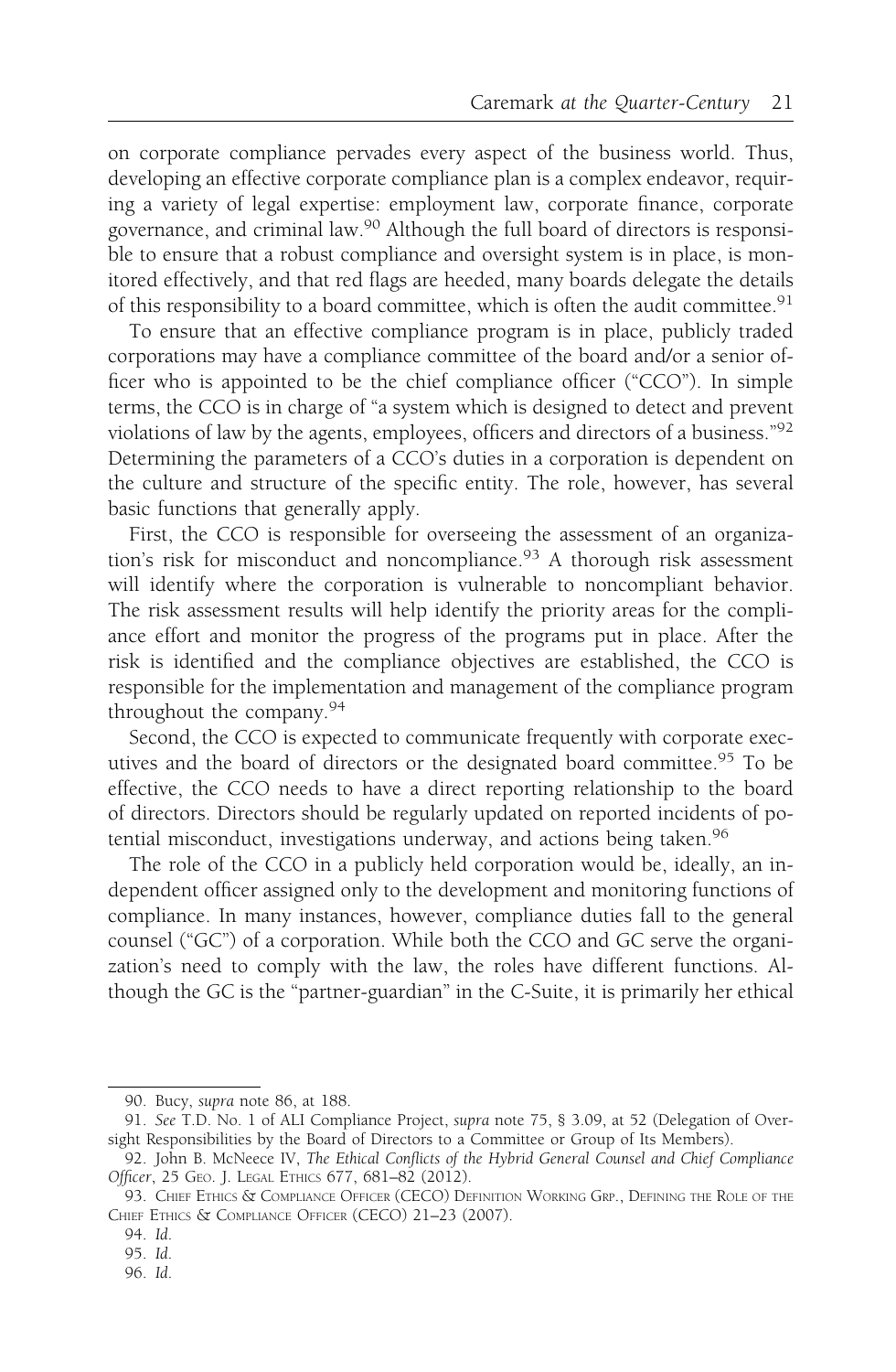duty to provide legal advice on how to comply with the law and must represent the interests of her client, which is the corporation itself.97

The roles of GC and CCO should be separate and independent from each other, but they must regularly coordinate and communicate with each other to ensure the quality and effectiveness of risk assessment, investigations, and monitoring.98 The CCO, generally speaking, also needs to work diligently with administration, human resources, finance, investor relations, accounting, and other groups within the company to ensure there is a coordinated approach to compliance among the various business functions within the corporation.<sup>99</sup> Company-wide coordination will ensure that the developed compliance programs can be easily integrated with the strategy of the corporation.

The existence of a robust and well-monitored compliance program is one of the factors that is considered by the DOJ when determining whether to bring criminal charges against a corporation. The DOJ defines a compliance program as a means to "prevent and detect misconduct and to ensure that corporate activities are conducted in accordance with applicable criminal and civil laws, regulations, and rules."<sup>100</sup> The federal Sentencing Guidelines require firms "to promote an organizational culture that encourages ethical conduct and a commitment to compliance with the law."<sup>101</sup> The DOJ encourages self-policing within the corporation but clearly states that the mere existence of a compliance program is not sufficient for a corporation to avoid criminal charges for the misconduct of its officers, directors, employees, or agents.

To avoid criminal prosecution, a corporate compliance program must be effective. The Sentencing Guidelines provide that any leniency in penalties is conditioned on whether the person charged with operational responsibility

<sup>97.</sup> See E. NORMAN VEASEY & CHRISTINE T. DI GUGLIELMO, INDISPENSABLE COUNSEL: THE CHIEF LEGAL OFFICER IN THE NEW REALITY 1–26 (2012); Tod Reichert, David Wilson & Bonnie Green, The Roles of General Counsel and Chief Compliance Officers, CORP. COMPLIANCE INSIGHTS ( Jan. 18, 2011), http:// www.corporatecomplianceinsights.com/the-roles-of-general-counsel-and-chief-compliance-officers/.

<sup>98.</sup> See supra note 97.

<sup>99.</sup> See Reichert, Wilson & Green, supra note 97.

<sup>100.</sup> Principles of Federal Prosecution of Business Organizations, Title 9, Chapter 9-28.000, U.S. DEP'T JUST., https://www.justice.gov/jm/jm-9-28000-principles-federal-prosecution-business-organizations (last visited Oct. 16, 2020). In June 2020, the U.S. Department of Justice Criminal Division issued a comprehensive twenty-page document, entitled Evaluation of Corporate Compliance Programs (Updated June 2020). These updated guidelines are part of the DOJ's criteria to be used in connection with negotiated plea deals and settlements and sentencing to guide the DOJ's analysis of the adherence of corporations to a strong set of compliance recommendations. They are described by Wachtell Lipton in a memo distributed June 15, 2020, titled DOJ's Updated Guidance on Corporate Compliance Programs Underscores Importance of Board Oversight and Active Management of Compliance Risks. The memo concludes, "Overall, DOJ's update reflects a substantially more sophisticated set of objectives and guidelines for federal prosecutors to follow in assessing the weight to be given a company's compliance program. In particular, directors are now directed to consider the following 'bigpicture questions [listing six].'"

<sup>101.</sup> See United States Sentencing Commission 2018 Guidelines Manual, § 8B2.1. Effective Compliance and Ethics Program, U.S. SENTENCING COMMISSION, https://www.ussc.gov/guidelines/2015-guidelinesmanual/2015-chapter-8 (last visited Oct. 28, 2020).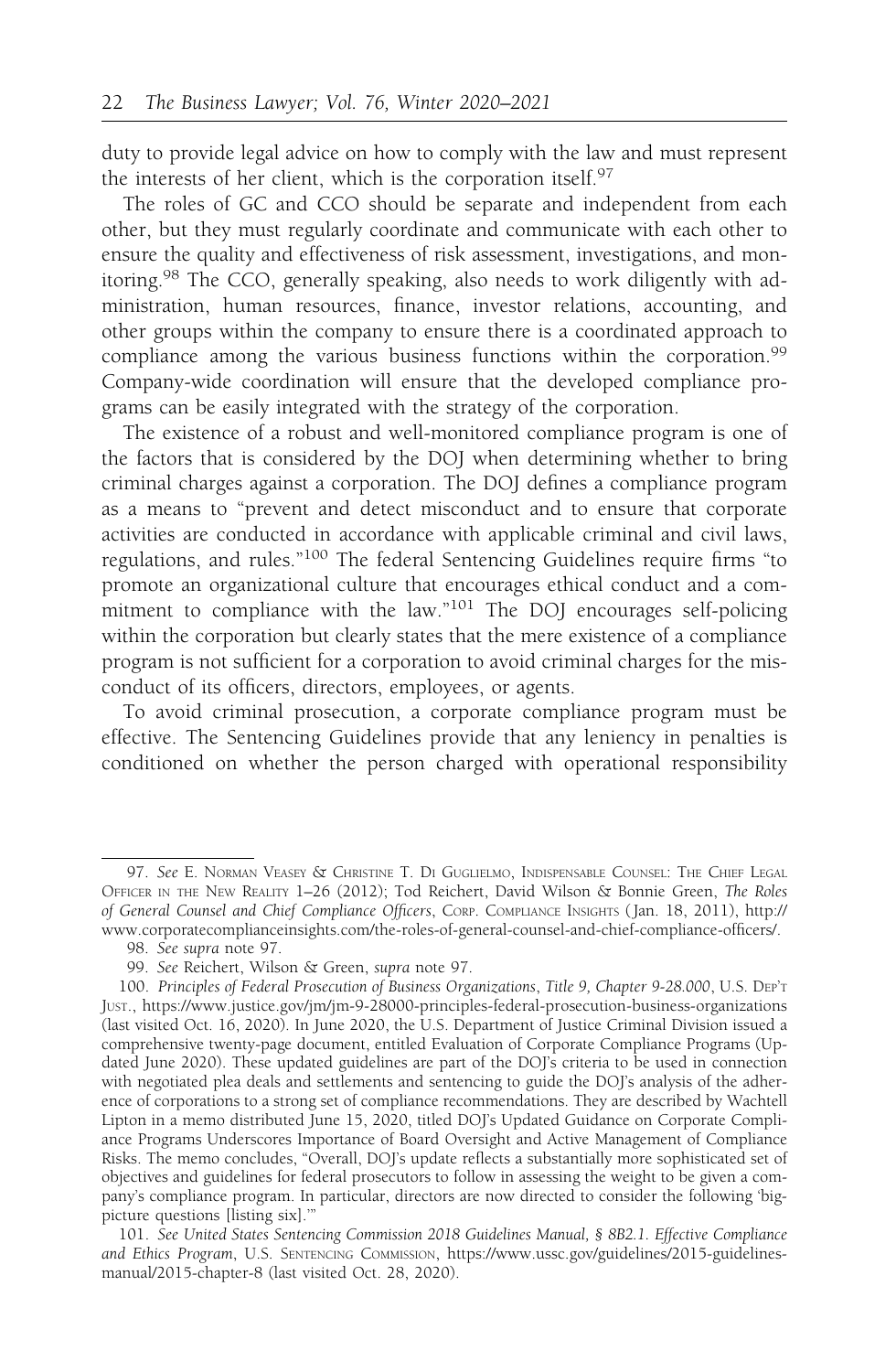for compliance reports directly to the board.<sup>102</sup> The Guidelines also suggest that the head of compliance provide an annual report to the board regarding the implementation and effectiveness of the compliance program and prompt updates in case of current or potential criminal violations.<sup>103</sup> According to the DOJ, an effective compliance program must be adequately designed to prevent and detect wrongdoing and must be sufficiently enforced, in good faith, by corporate management.

We have mentioned above certain recent Delaware court decisions in stockholder derivative suits, including Marchand and its progeny. There are likely to be more derivative suits brought on behalf of corporations, particularly Delaware corporations, against directors and officers for failures of good faith oversight. For example, in June 2020, after obtaining certain documents under section 220 of the DGCL, certain public employee funds as stockholders commenced a derivative suit on behalf of the Boeing Company in the Delaware Court of Chancery against certain present and past directors and officers of Boeing for lack of good faith oversight in airplane manufacturing, especially the 737 MAX 8, which had suffered two massive fatal crashes.<sup>104</sup>

The updated DOJ guidelines emphasize the importance of active as distinct from passive board involvement in carrying out its oversight/compliance obligations. A prime example is the action of the board of the Boeing Company after the two 2019 fatal crashes of its then new jet aircraft, the Boeing 737 MAX 8. According to a series of New York Times articles in the fall of 2019, the full board of directors of Boeing created a special committee of directors after the crashes to examine the company's organizational structure and to reform internal processes.<sup>105</sup> Moreover, an independent CCO working with the board of directors and corporate executives to ensure compliance will help ensure that the fiduciary duties related to oversight and monitoring are discharged in an effective and ethical manner, consistent with Caremark. When evaluating Caremark claims after Stone and Marchand (and their progeny), the Delaware courts must determine whether a bad outcome is attributable to bad faith by the board in failing to discharge its oversight fiduciary responsibilities. The

<sup>102.</sup> See United States Sentencing Commission 2018 Guidelines Manual, § 8C2.5. Culpability Score, U.S. SENTENCING COMMISSION, https://www.ussc.gov/guidelines/2015-guidelines-manual/2015-chapter-8 (last visited Oct. 27, 2020).

<sup>103.</sup> See id. § 8B2.1. Effective Compliance and Ethics Program, https://www.ussc.gov/guidelines/ 2015-guidelines-manual/2015-chapter-8.

<sup>104.</sup> The 120-page, 300-paragraph complaint, a partially redacted copy of which is on file with the Court of Chancery, alleges, inter alia, that Boeing lacked board-level oversight of airplane safety, failed to heed red flags (paras 22–41), and that such failures resulted in the crashes, massive deaths, and huge damages to Boeing. Thomas P. DiNapoli, Comptroller of the State of New York et al. v. Kenneth M. Duberstein et al., C.A. No. 2020-0465-AGB. See Andrew Tangel and Andy Pasztor, Boeing Investor Suit Aims at Boeing Board, WALL ST. J., Sept. 26–28, 2020, at 1 (a reprise noting a later filing in September of the June 30, 2020 stockholder derivative suit, quoting also a Boeing spokesman declaring that the suit lacks merit and promising to seek dismissal of the suit later in the year).

<sup>105.</sup> David Gelles & Natalie Kitroeff, Boeing Panel Is Set to Call for Reforms in Procedure, N.Y. TIMES, Sept. 16, 2019, at B1; David Gelles & Natalie Kitroeff, The Boeing Board Meets as the Bad News Builds, N.Y. TIMES, Oct. 22, 2019, at B1.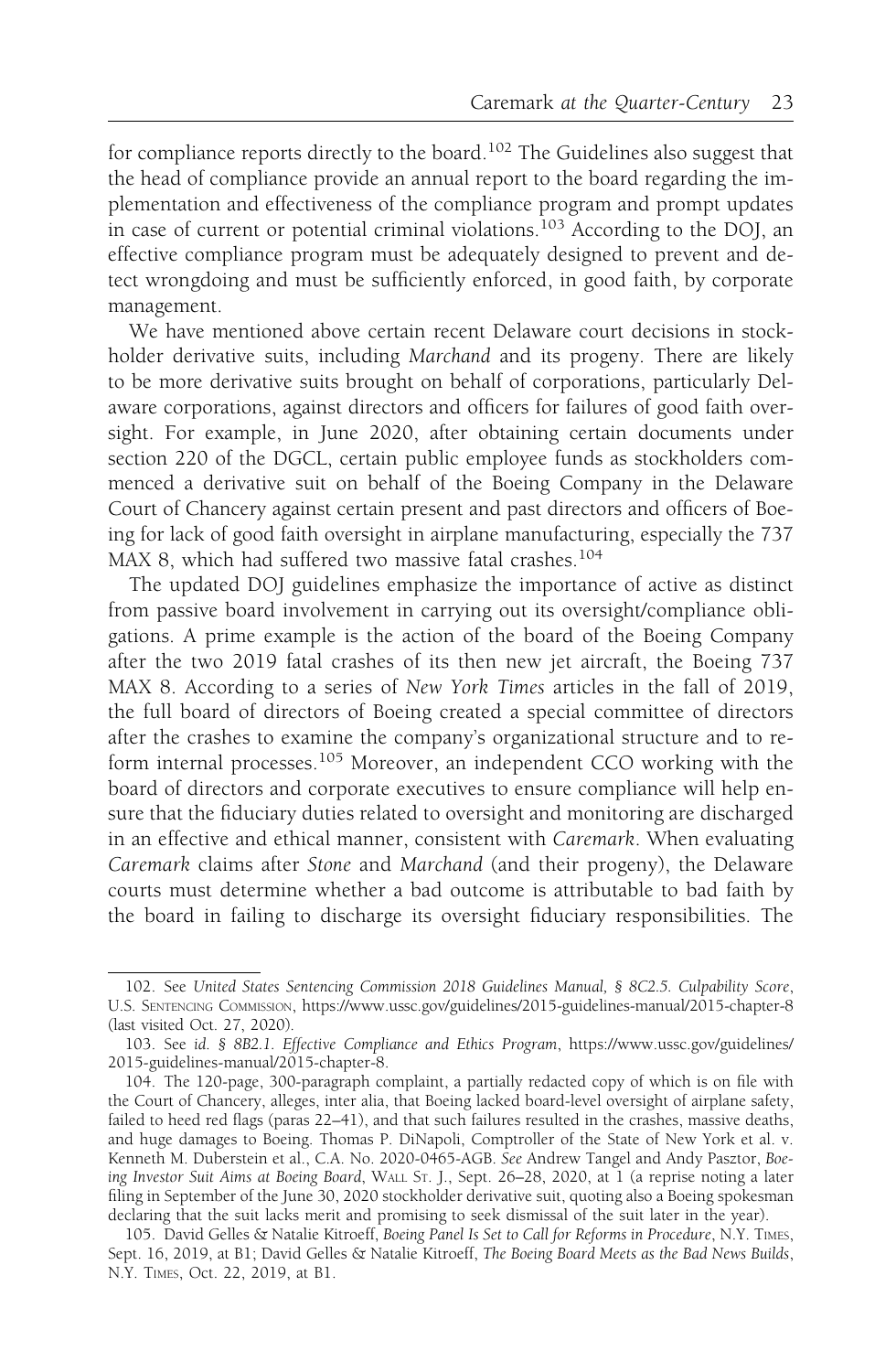plaintiff bears the burden of persuasion by alleging and ultimately proving particularized evidence of a direct link between the bad outcome and red flags that were known to the board.

Internal legal and compliance reports that inform the board in writing about the results of a thorough examination into red flags are documents that can satisfy that high evidentiary burden of a direct link to the board.<sup>106</sup> Stavros Gadinis and Amelia Miazad conducted a comprehensive examination of Caremark claims filed in the ten-year period after Stone was decided. They concluded that courts determined that the required direct link to the board was established when the plaintiff presented "an internal report, typically by a legal expert or compliance officer, informing the board about the underlying problem."107 The continued focus by Delaware courts on a direct link between compliance failures and the board is reflected in the recent cases we have discussed where motions to dismiss Caremark claims were denied.

The Delaware Supreme Court and the Court of Chancery have frequently encouraged stockholders to use section 220 to investigate possible wrongdoing before filing derivative actions.<sup>108</sup> Without the corporation's books and records, plaintiffs usually do not have the facts that are necessary to plead a particularized claim that can survive a Rule  $23.1$  motion to dismiss in a derivative suit.<sup>109</sup> In fact, myriad purported Caremark claims have been dismissed by the Court of Chancery for failing to plead successfully demand futility under Rule 23.1, and, in doing so, the Delaware Court of Chancery and Delaware Supreme Court have often suggested that the plaintiff should have used section 220 to obtain books and records that might have led to a different result.<sup>110</sup>

<sup>106.</sup> Stavros Gadinis & Amelia Miazad, The Hidden Power of Compliance, MINN. L. REV. 2135 (2018).

<sup>107.</sup> Id. at 2162.

<sup>108.</sup> DEL. CODE ANN. tit. 8, § 220 (2020).

<sup>109.</sup> See, e.g., Scattered Corp. v. Chi. Stock Exch., Inc., 701 A.2d 70 (Del. 1997).

<sup>110.</sup> These cases were listed in a footnote in the Court of Chancery's Amerisource opinion. See, e.g., Wood v. Baum, 953 A.2d 136, 144 (Del. 2008) (affirming dismissal of Caremark claim under Rule 23.1; noting that "plaintiff could have, but chose not to, make a books and records request"); In re Dow Chem. Co. Derivative Litig., Civ. A. No. 4399-CC, 2010 WL 66769, at \*13 (Del. Ch. Jan. 11, 2010) (dismissing Caremark claim under Rule 23.1 where plaintiff did not use Section 220); Desimone v. Barrows, 924 A.2d 908, 951 (Del. Ch. 2007) (noting that plaintiff filed complaint without using section 220 and therefore had "no idea what the [board's] investigation actually entailed and is unable to plead any facts about what the . . . board did, when they did it, what they discussed, what conclusions they reached, and why the board did or did not do anything"); Rattner v. Bidzos, Civ. A. No. 19-700, 2003 WL 22284323, at \*14 (Del. Ch. Sept. 30, 2003) ("[A] symptomatic and ultimately fatal defect to all of Rattner's claims is a failure to plead facts with particularity. . . . [T]he books and records provisions of 8 Del. C. § 220 . . . might have been helpful here."); In re Citigroup Inc. S'holders Litig., C.A. No. 12508, 2003 WL 21384599, at \*3 (Del. Ch. June 5, 2003) ("Despite its prolixity, the Amended Complaint completely fails to set forth adequate reasons why demand is excused. Perhaps the absence of particularized facts excusing demand is the product of a race to the courthouse. It is certainly a result of the plaintiffs' failure to use the 'tools at hand.'"), aff 'd sub nom. Rabinovitz v. Shapiro, 839 A.2d 666 (Del. 2003) (TABLE); Guttman v. Huang, 823 A.2d 492, 493 (Del. Ch. 2003) ("Having failed to heed the numerous admonitions by our judiciary for derivative plaintiffs to obtain books and records before filing a complaint, the plaintiffs have unsurprisingly submitted an amended complaint that lacks particularized facts compromising the impartiality of the . . . board that would have acted on a demand."); id. at 504 (noting that a § 220 action "could have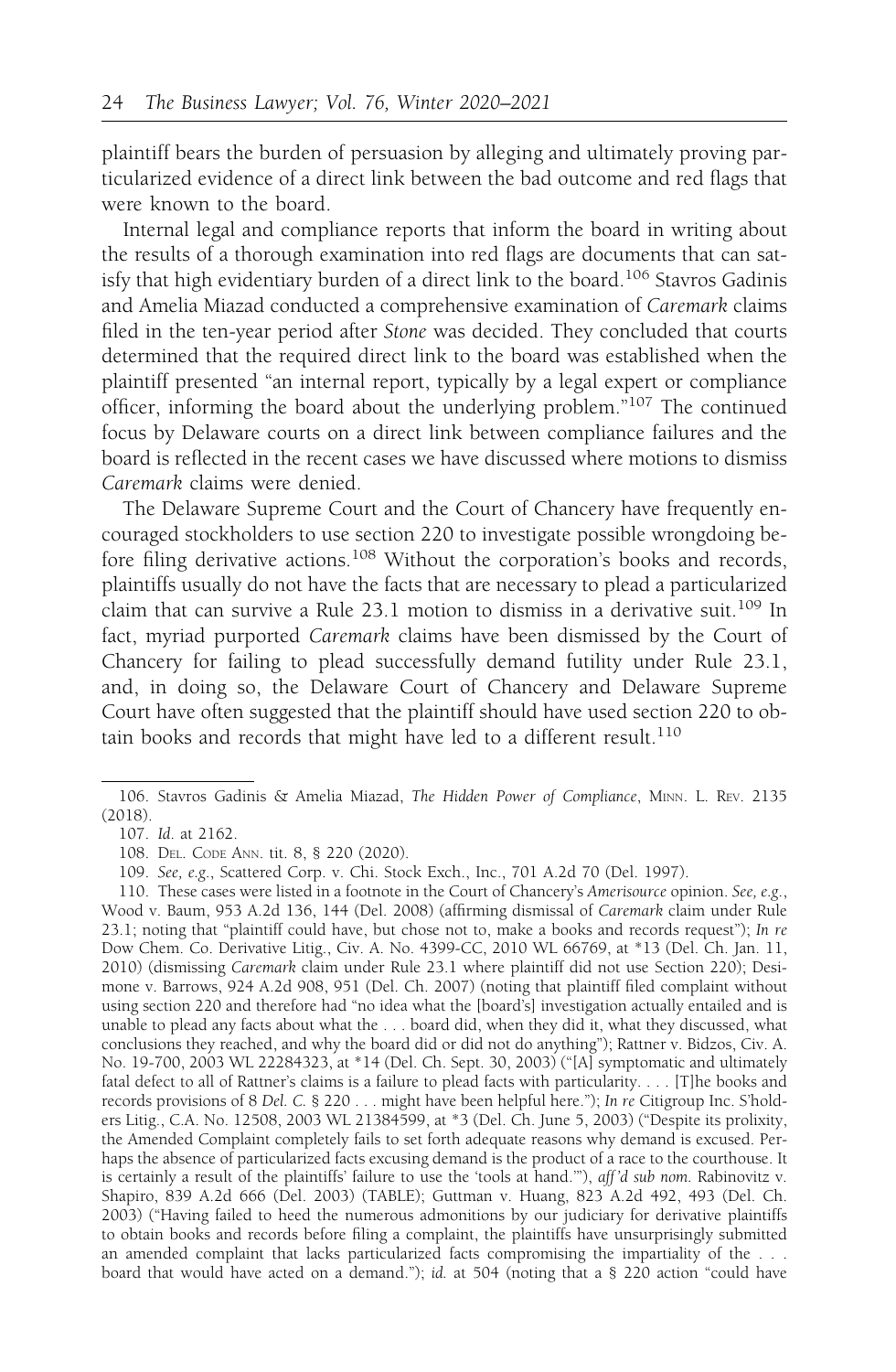Recently, several stockholders began an investigation into whether AmerisourceBergen Corporation engaged in wrongdoing in connection with the distribution of opioids. AmerisourceBergen is one of the world's largest wholesale distributors of opioid pain medication. It has been the target of many government investigations and civil lawsuits. As part of its own investigation, the stockholders sought to inspect AmerisourceBergen's records pursuant to section 220. After AmerisourceBergen rejected that request in its entirety, the Court of Chancery issued a post-trial decision that ordered AmerisourceBergen to produce books and records falling within the category of Formal Board Materials and granted the plaintiffs leave to take a Rule  $30(b)(6)$  deposition<sup>111</sup> to determine what other types of books and records exist and who has them.<sup>112</sup>

AmerisourceBergen moved for certification of an interlocutory appeal to review three rulings by the Court of Chancery: the rejection of the purposeplus-an-end test, the rejection of the actionable-wrongdoing requirement, and the grant of leave to the plaintiffs to conduct a Rule 30(b)(6) deposition and potentially obtain books and records beyond formal board materials.<sup>113</sup>

Section 220(b) authorizes a stockholder to conduct an inspection "for any proper purpose" and requires that the written demand "stat[e] the purpose" for the inspection.<sup>114</sup> Whether a stockholder must satisfy the purpose-plusand-end test affects the scope of the statutory proper purpose requirement, which the Delaware Supreme Court has described as "[t]he paramount factor in determining whether a stockholder is entitled to inspection of corporate books and records."<sup>115</sup>

AmerisourceBergen argued that a plaintiff must state both a proper purpose for the inspection and identify a viable end for which the resulting materials could be used. The Court of Chancery rejected that argument and concluded that, under the language of the statute and governing Delaware Supreme Court precedent, a stockholder was not required to state in advance an end for which the books and records would be used, although it might be possible for a court to find in a

111. DEL. CT. CH. R. 30(b)(6).

provided the basis for the pleading of particularized facts"); White v. Panic, 793 A.2d 356, 371–72 (Del. Ch. 2000) (dismissing Caremark claim after noting that the plaintiff failed to use Section 220), aff 'd, 783 A.2d 543, 556–57 (Del. 2001) ("[T]his case demonstrates the salutary effects of a rule encouraging plaintiffs to conduct a thorough investigation, using the 'tools at hand' including the use of actions under 8 Del. C. § 220 for books and records, before filing a complaint."); Beatrice Corwin Living Revocable Trust v. Pfizer, Inc., Civ. A. No. 10425-JL, 2016 WL 4548101, at \*5–6 (Del. Ch. Sept. 1, 2016) (denying section 220 production after trial re a Caremark claim).

<sup>112.</sup> See Lebanon Cnty. Empls.' Ret. Fund v. AmerisourceBergen Corp., C.A. No. 2019-0527-JTL, 2020 WL 132752, at \*1 (Del. Ch. Jan. 13, 2020), aff'd, Amerisourcebergen Corp. v. Leb., 2020 Del. LEXIS 408.

<sup>113.</sup> Section 220 states that as part of granting an inspection of books and records, "[t]he Court may, in its discretion, . . . award such other or further relief as the Court may deem just and proper." DEL. CODE ANN. tit. 8, § 220(c) (2020). Whether the Court of Chancery can order a Rule  $30(b)(6)$ deposition on the issue of documents and grant the plaintiffs leave to seek additional books and records presents a significant issue regarding the scope of the Court of Chancery's remedial discretion.

<sup>114.</sup> Id. § 220(b).

<sup>115.</sup> CM & M Grp., Inc. v. Carroll, 453 A.2d 788, 792 (Del. 1982).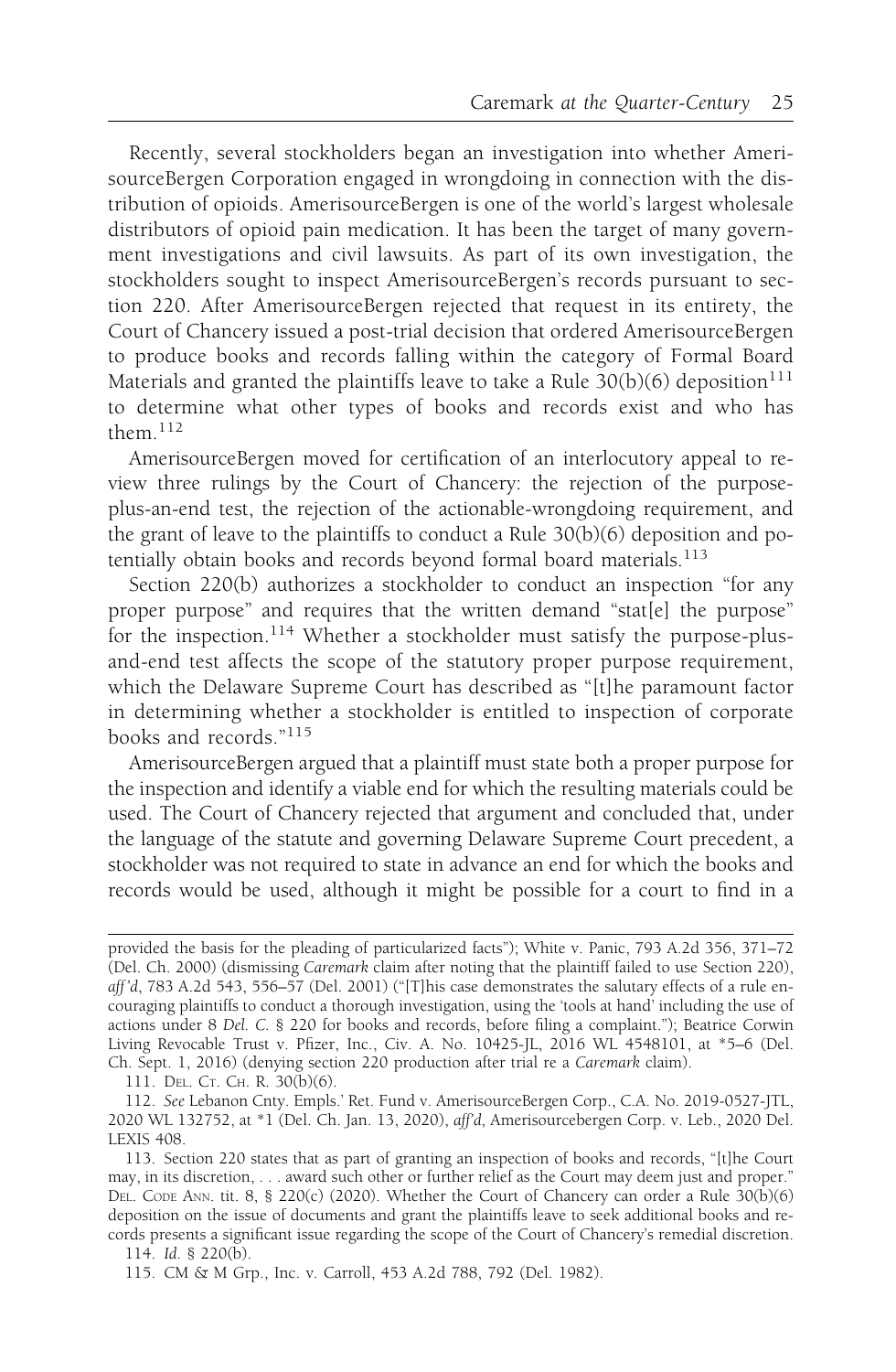particular case that a stockholder sought only to use materials for a specific end and to take that conclusion into account when determining the stockholder's entitlement to inspection.

AmerisourceBergen also argued that the plaintiff needed to present evidence from which the court could infer the existence of an actionable claim against the board of directors. It contended that to establish a credible basis to suspect actionable wrongdoing, a plaintiff must present sufficient evidence to support a Caremark claim against the directors that could survive a pleading-stage motion to dismiss pursuant to Rule 23.1.

The Court of Chancery also rejected that argument, holding that a stockholder need only show, by a preponderance of the evidence, a credible basis from which the Court of Chancery can infer that there is possible mismanagement that would warrant further investigation into the corporation.<sup>116</sup> It reasoned that this standard did not require tying the mismanagement or wrongdoing to the board because, if it were necessary to analyze the plaintiffs' showing under an actionable wrongdoing by the board standard, it is possible that the plaintiffs would not be entitled to an inspection.<sup>117</sup>

In March 2020, the Delaware Supreme Court accepted AmerisourceBergen's application for an interlocutory appeal because it raised substantial issues of material importance for purposes of actions to obtain books and records pursuant to section 220. The Court of Chancery granted a limited stay of its order pending the interlocutory appeal, except for a subset of the Formal Board Materials that had already been produced for another stockholder in a separate federal derivative action. The Delaware Supreme Court decided the interlocutory appeal on December 10, 2020 and affirmed the Court of Chancery's judgment.

### VII. CONCLUSION AND TAKEAWAYS

Caremark's enduring legacy includes the establishment of the directors' goodfaith responsibility for oversight as a first principle of corporate governance. By doing so, Caremark has given rise to an oversight mindset and "tone at the top" culture within corporate boardrooms. Two important takeaways have resulted from these aspects of Caremark's legacy and are reflected in Marchand and other cases that followed. The first is the mandate that directors be actively engaged in establishing both the initial oversight and subsequent monitoring procedures. The second is the necessity of carefully documenting (e.g., through proper minutes) the directors' active engagement in oversight and monitoring.

Active engagement requires directors to develop and maintain an understanding of the corporation's business.<sup>118</sup> The board is ultimately responsible for overseeing corporate affairs, even though it delegates the day-to-day operation of the

<sup>116.</sup> Lebanon Cnty. Empls.' Ret. Fund, 2020 WL 132752, at \*8 (internal quotation marks omitted) (quoting Seinfeld v. Verizon Commc'ns, Inc., 909 A.2d 117, 120 (Del. 2006)).

<sup>117.</sup> Id.

<sup>118.</sup> CORPORATE DIRECTOR'S GUIDEBOOK, supra note 17, at 9.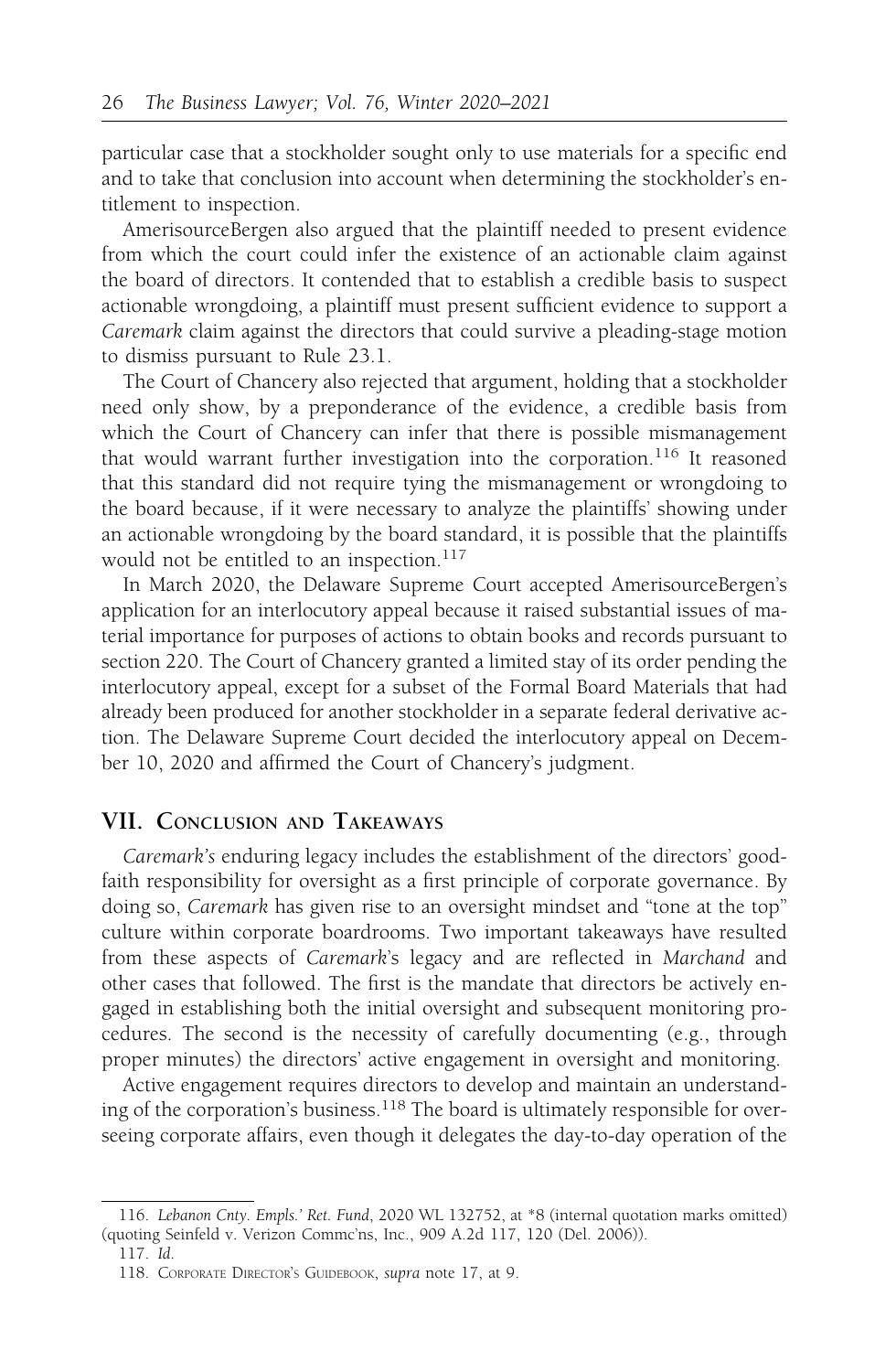corporation to others.<sup>119</sup> To oversee the corporation's activities effectively, directors must ensure they have sufficient knowledge and information about the corporation's business, especially its mission-critical operations, and compliance programs that are required by state and federal law. The board's oversight responsibilities also require it to establish and monitor programs relating to matters such as cybersecurity, data-privacy, ESG,<sup>120</sup> and, most recently, COVID-19. To engage in informed decision-making, directors should ask probing questions at meetings and challenge management as appropriate.<sup>121</sup>

In Marchand, the Delaware Supreme Court identified some specific salient features of active engagement by directors that would tend to address their duty of oversight.<sup>122</sup> Two board-level actions noted by the Delaware Supreme Court in Marchand as being among six factors negatively impacting Bluebell's board deficiencies are the appointment of a board committee to routinely monitor risks and to establish a regular schedule for the full board to examine and discuss known risk areas. Boards were also urged by the Marchand court to implement procedures requiring management to provide directors with up-to-date information regarding potential problems with substantial risks—red flags.<sup>123</sup>

When a board of directors tasks the audit committee or another board committee with the responsibility of monitoring and overseeing management's adherence to proper compliance protocols, that committee does not supplant or lessen the oversight duties of the full board. The committee's monitoring responsibilities for the assistance of the board should be spelled out explicitly in the committee's charter, which will have been approved by the full board. The committee's charter should include a specific directive to report regularly (preferably in writing) to the full board on its evaluation of the adequacy of the nature and extent of the company's risk, regulatory, and legal compliance protocols and the report should expressly state the committee's recommendations to the board on any action the board should take if the committee concludes that board action is necessary or desirable.124

Documentation relating to the directors' active engagement in oversight and monitoring is now the central focus of Caremark claim litigation. Meetings of the board of directors and board committees should include active discussion of oversight and be memorialized in minutes prepared promptly and circulated

<sup>119.</sup> Id. at 10; In re Caremark Int'l, Inc. Derivative Litig., 698 A.2d 959, 969 (Del. Ch. 1996); Stone v. Ritter, 911 A.2d 362 (Del. 2006).; see also Leo E. Strine, Jr., Lawrence A. Hamermesh, Franklin R. Balotti & Jeffrey M. Gorris, Loyalty's Core Demand: The Defining Role of Good Faith in Corporation Law, 93 GEO. L.J. 629 (2010).

<sup>120.</sup> Leo E. Strine, Kirby M. Smith & Reilly S. Steel, Caremark and ESG, Perfect Together: A Practical Approach to Implementing an Integrated, Efficent, and Effective Caremark and EESG Strategy (2020) (unpublished manuscript available at http://scholarship.law.upenn.edu/faculty\_scholarship/ 2196).

<sup>121.</sup> CORPORATE DIRECTOR'S GUIDEBOOK, supra note 17, at 17.

<sup>122.</sup> Marchand v. Barnhill, 212 A.3d 805, 822 (Del. 2019) (identifying the six specific factors). 123. Id.

<sup>124.</sup> Inter-Marketing Grp. USA, Inc. v. Armstrong, C.A. No. 2017-0030-TMR, 2020 WL 756965 (Del. Ch. Jan. 31, 2020); Hughes v. Hu, C.A. No. 2019-0112-JTL, 2020 WL 1987029 (Del. Ch. Apr. 27, 2020).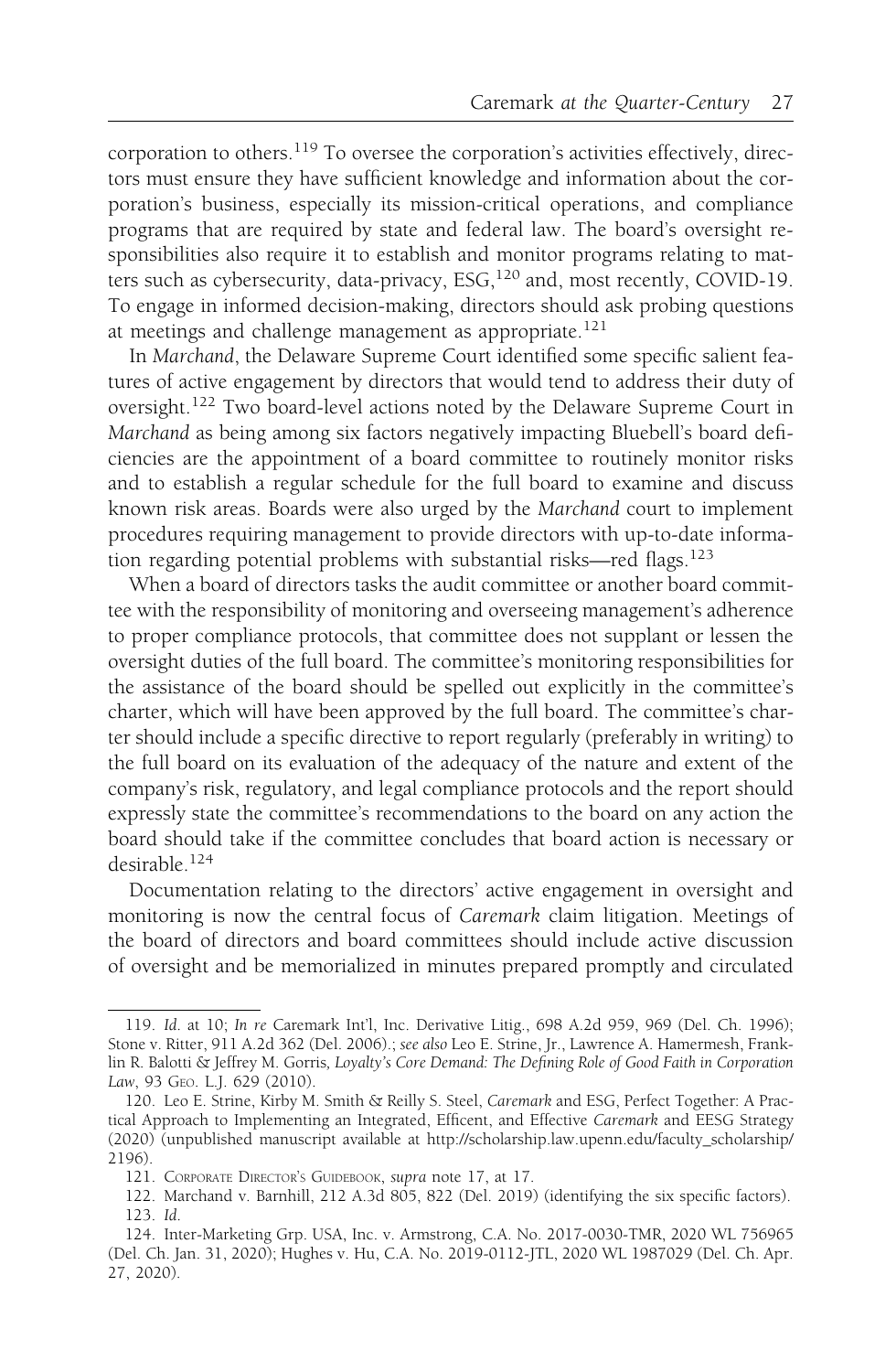to the directors for comment and approval.<sup>125</sup> Just as there must be necessary documentation in minutes of the board's decision-making process, the minutes of the board should show a thorough implementation of careful oversight.<sup>126</sup>

Although there are differing opinions about the level of detail to be included, minutes should reflect that the directors engaged in a deliberative process regarding issues of oversight, acted in what they reasonably believed to be the corporation's best interests, demonstrating a range of possible alternatives.127 Directors should make certain that the corporation retains the information provided to them at meetings, such as board books and PowerPoint presentations.<sup>128</sup>

In some circumstances, minutes that do not reflect an adequate deliberative process may support an inference that directors failed to consider relevant information fully and in good faith. For example, in Hughes v. Hu, the Court of Chancery denied the motion to dismiss a Caremark claim, reasoning that the absence of documentation produced in response to a stockholder's section 220 inspection demand demonstrated that the directors "face a substantial likelihood of liability" for "failing to act in good faith to maintain a board-level system for monitoring the Company's financial reporting."<sup>129</sup> Conversely, in Lending Club, the motion to dismiss a Caremark claim was granted on the basis of the board's well-documented, prompt, and decisive response to red flags.<sup>130</sup>

Caremark claims remain "possibly the most difficult theory in corporation law upon which a plaintiff may hope to win a judgment."<sup>131</sup> Nevertheless, as we have discussed, Delaware courts have recently denied motions to dismiss Caremark complaints in Marchand and its progeny. As noted in Marchand, most Caremark claims are dismissed. For example, Caremark claims were unsuccessful in Lending Club, Citigroup, Duke Energy, UPS, General Motors, DuPont, and Capital One.<sup>132</sup>

The recent Caremark claim decisions by the Delaware Supreme Court and the Court of Chancery reflect two of the takeaways we have identified from the venerable legacy of Caremark. In short, boards must be actively engaged and regularly spend adequate time and attention devoted to oversight and legal compliance issues. First, for this to be effective, the board must see that a proper oversight system is established, supplemented by a regular monitoring system that requires management to report promptly any red flags to the board or delegated board committee. Second, the board's oversight, compliance, monitoring actions, and remedial responses must be properly documented in board agendas and minutes.

131. In re Caremark Int'l, Inc. Derivative Litig., 698 A.2d 959, 967 (Del. Ch. 1996). 132. Id.

<sup>125.</sup> CORPORATE DIRECTOR'S GUIDEBOOK, supra note 17, at 52; VEASEY & DI GUGLIELMO, supra note 97, at 78–81.

<sup>126.</sup> See supra note 125.

<sup>127.</sup> See supra note 125.

<sup>128.</sup> See supra note 125.

<sup>129.</sup> Hughes, 2020 WL 1987029, at \*50; Teamsters Local 443 Health Servs. & Ins. Plan v. Chou, C.A. No. 2019-0816-SG, 2020 WL 5028065 (Del. Ch. Aug. 24, 2020).

<sup>130.</sup> In re Lending Club Corp. Derivative Litig., Consol. C.A. No. 12984-VCM, 2019 WL 5678578 (Del. Ch. Oct.31, 2019).